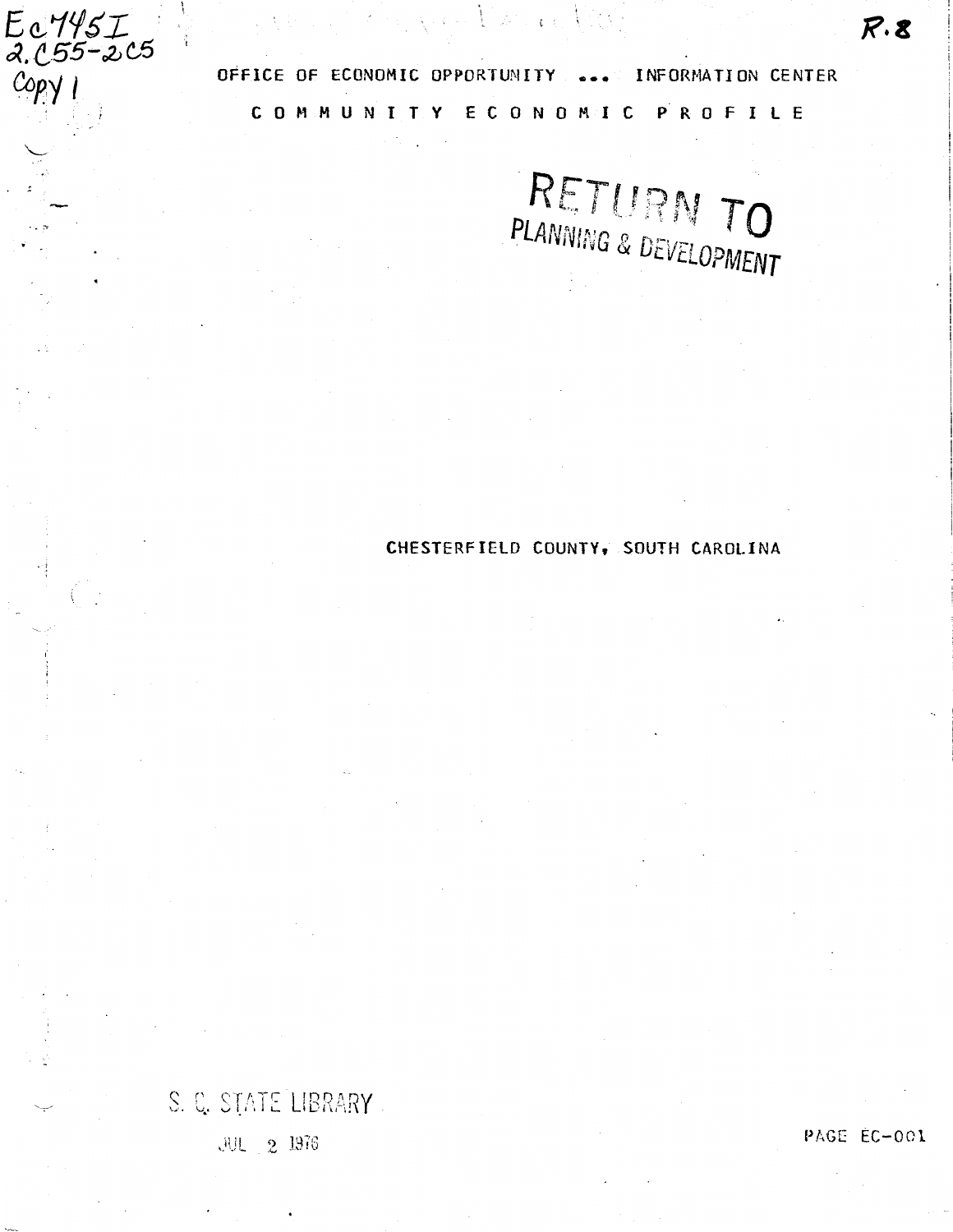C 0 M M U N I T Y E C 0 N 0 M I C P R 0 F I L E

 $-$  BUSINESS ESTABLISHMENTS  $-$  EMPLOYEES AND PAYROLLS  $\cdot$ 

THE UNITED STATES BUREAU OF THE CENSUS, IN COOPERATION WITH THE SOCIAL SECURITY ADMINISTRATION, COMPILES STATISTICS FROM EMPLOYMENT AND PAYROLL INFORMATION REPORTED BY BUSINESS ESTABLISHMENTS ON TREASURY FORM 941 FOR THE FIRST QUARTER OF THE YEAR. INFORMATION DERIVED FROM THESE DATA IS PUBLISHED FOR EACH COUNTY IN THE UNITED STATES IN THE SERIES ENTITLED, COUNTY BUSINESS PATTERNS.

COUNTY BUSINESS PATTERNS PROVIDES A DESCRIPTION OF THE KIND, EXTENT, AND DEVELOPHENT OF EMPLOYMENT OPPORTUNITIES WITHIN A COUNTY, AS WELL AS DESCRIPTIVE INFORMATION ON THE NATURE AND VALUE OF LOCAL ECONOMIC ACTIVITY.

NOT INCLUDED IN EMPLOYMENT DATA IN THE COUNTY BUSINESS PATTERNS ARE FARM WORKERS, DOMESTIC WORKERS REPORTED SEPARATELY, SELF-EMPLOYED PERSONS, MEMBERS OF THE ARMED FORCES, FEDERAL CIVILIAN EMPLOYEES AND EMPLOYEES OF STATE AND LOCAL GOVERNMENTS.

FOR THE UNITED STATES AS A WHOLE, IT IS ESTIMATED THAT COUNTY BUSINESS PATTERNS INCLUDES ABOUT 65% OF TOTAL PAID EMPLOYMENT AND ABOUT 80% OF All WAGE AND SALARY EMPLOYMENT.

\* \*

CURRENT SERIES OF THE COUNTY BUSINESS PATTERNS SHOW EMPLOYMENT IN CHESTERFIELD COUNTY, SOUTH CAROliNA REACHING A LEVEL OF 4,909 PERSONS REPORTED ON THE PAYROLLS OF BUSINESS ESTABLISHMENTS IN 1964 AS COMPARED WITH 3,952 IN 1962, REPRESENTING A 24.2% RISE FROM 1962 TO 1964.

CHESTERFIELD COUNTY, SOUTH CAROLINA PAGE EC-002

.I !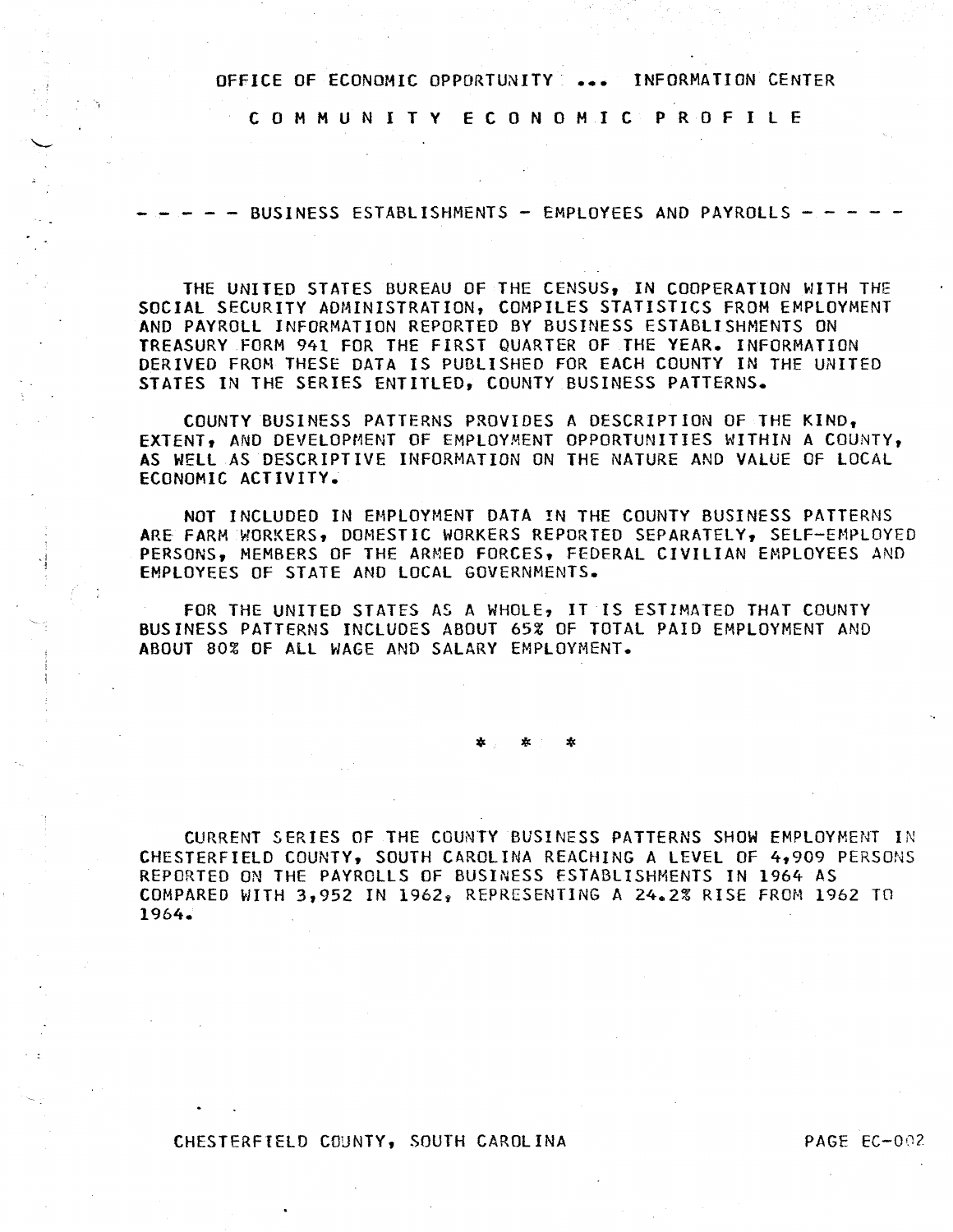C 0 M M U'N I T,Y E C 0 N 0 M I C P R 0 FILE

 $-$  - BUSINESS ESTABLISHMENTS - EMPLOYEES AND PAYROLLS, CONTD. -

THE STANDARD INDUSTRIAL CLASSIFICATION SYSTEM ATTEMPTS TO REFLECT THE NATURE OF A BUSINESS, ITS TYPE OF OPERATION, CLASS OF CUSTOMER AND COMMODITIES HANDLED OR SERVICES RENDERED. THERE ARE OVER THREE-THOUSAND SEPARATE CLASSIFICATIONS IN THE SYSTEM WHICH ARE ORGANIZED INTO NINETY-SEVEN MAJOR CATEGORIES OF ECONOMIC ACTIVITY. THESE MAJOR GROU?S ARE COMBINED IN TURN TO FORM TEN DIVISION TOTALS, THE MOST INCLUSIVE CLASSIFICATIONS.

\* \* \*

A GRAPHIC PRESENTATION OF THE DISTRIBUTION OF REPORTED EMPLOYMENT IN CHESTERFIELD COUNTY BY THE TEN DIVISION TOTALS OF THE STANDARD INDUSTRIAL CLASSIFICATION SYSTEM IS SHOWN ON THE FOLLOWING PAGE FOR 1964 AND 1962. DATA WERE COLLECTED IN THE FIRST QUARTER OF EACH YEAR, JANUARY THROUGH MARCH. FOR COMPARISON, IMMEDIATELY FOLLOWING THIS PRESENTATION, THE SAME TABLE IS SHOWN FOR THE UNITED STATES.

THE PRESENCE OF THE LETTER, E, IN THE TABLE INDICATES THAT DATA WHICH WERE NOT AVAILABLE DUE TO NONDISCLOSURE RULES OR OTHER FAILURE TO REPORT HAVE BEEN ROUGHLY ESTIMATED. EMPLOYMENT WAS ASSIGNED TO THE UNREPORTED ESTABLISHMENTS BY USING THE MODAL NUMBER OF EMPLOYEES IN PARALLEL BUSINESS-SIZE CLASSES AND INDUSTRIAL CLASSIFICATIONS IN THE UNITED STATES.

WHILE SUCH ESTIMATES ARE NOT USEFUL IN SHOWING THE PRECISE EMPLOYMENT IN PLACES WITH FEW REPORTING UNITS, THEY DO REFLECT THE RELATIVE IMPORTANCE OF BROAD CLASSES OF INDUSTRY IN THE ECONOMY OF A SMALL AREA.

THE SYMBOL,  $*_2$  in the Table is used to indicate a value between ZERO AND 1%.

CHESTERFIELD COUNTY, SOUTH CAROLINA PAGE EC-003

·I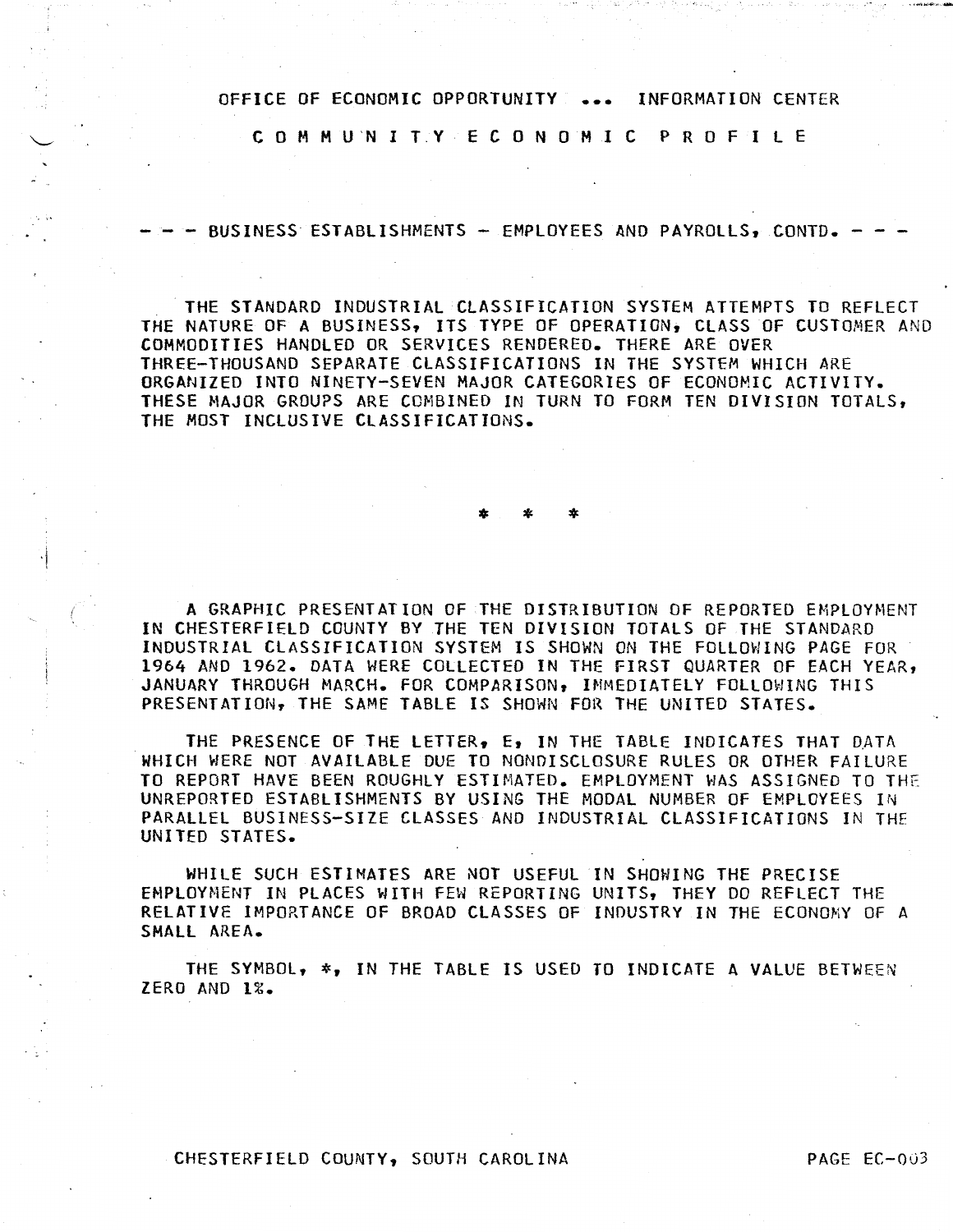C 0 M M U N I T Y E C 0 N 0 M I C P R 0 F I L E

BUSINESS ESTABLISHMENTS - EMPLOYEES AND PAYROLLS, CONTD. -

# DISTRIBUTION OF EMPLOYMENT IN CHESTERFIELD COUNTY

| INDUSTRY.<br><b>DIVISION</b>                                  | YEAR             | PERCENTAGE OF TOTAL REPORTED EMPLOYMENT<br>$\overline{2}$<br>3 <sup>7</sup><br>$\mathbf{I}$<br>$1 \quad 2$<br>3 <sup>7</sup><br>4<br>4<br>5 |
|---------------------------------------------------------------|------------------|---------------------------------------------------------------------------------------------------------------------------------------------|
| AGRIC. SERV.<br><b>FORESTRY &amp;</b><br><b>FISHERIES</b>     | 64<br>62         | *<br>*                                                                                                                                      |
| MINING                                                        | 64 E *<br>62 E * |                                                                                                                                             |
| CONTRACT CON-64<br>STRUCTION                                  | 62               | <b>IIII</b><br>III                                                                                                                          |
| MANUFACTUR-<br>ING                                            | 64<br>62         |                                                                                                                                             |
| TRANSPORTATION,<br>UTILITIES<br>& SANITARY<br><b>SERVICES</b> | 64<br>62         | IIIII<br>III                                                                                                                                |
| WHOLESALE<br>TRADE                                            | 64<br>62         | <b>IIIII</b><br>IIIIII                                                                                                                      |
| RETAIL TRADE 64                                               | 62               | IIIIIIIIIIIIIIIII                                                                                                                           |
| FINANCE,<br>INSURANCE & 64<br>REAL ESTATE 62                  |                  | III<br>III                                                                                                                                  |
| <b>SERVICES</b>                                               | 64<br>62         | 11111<br>IIIIII                                                                                                                             |
| UNCLASSIFIED 64                                               | 62               |                                                                                                                                             |
|                                                               |                  | $\mathcal{P}$<br>$\mathbf{p}$<br>$\mathcal{L}$ $\mathcal{L}$<br>Б.<br>$\mathbf{1}$<br>$\mathbf{L}$<br>2                                     |

1 1 2 2 3 3 4 4 5 **•••• s •••** eo\*~~-s **•••• o •••• s •••• o •••• s •••• o ••••** 5~ **••• o** 

CHESTERFIELD COUNTY, SOUTH CAROLINA PAGE EC-004

. i I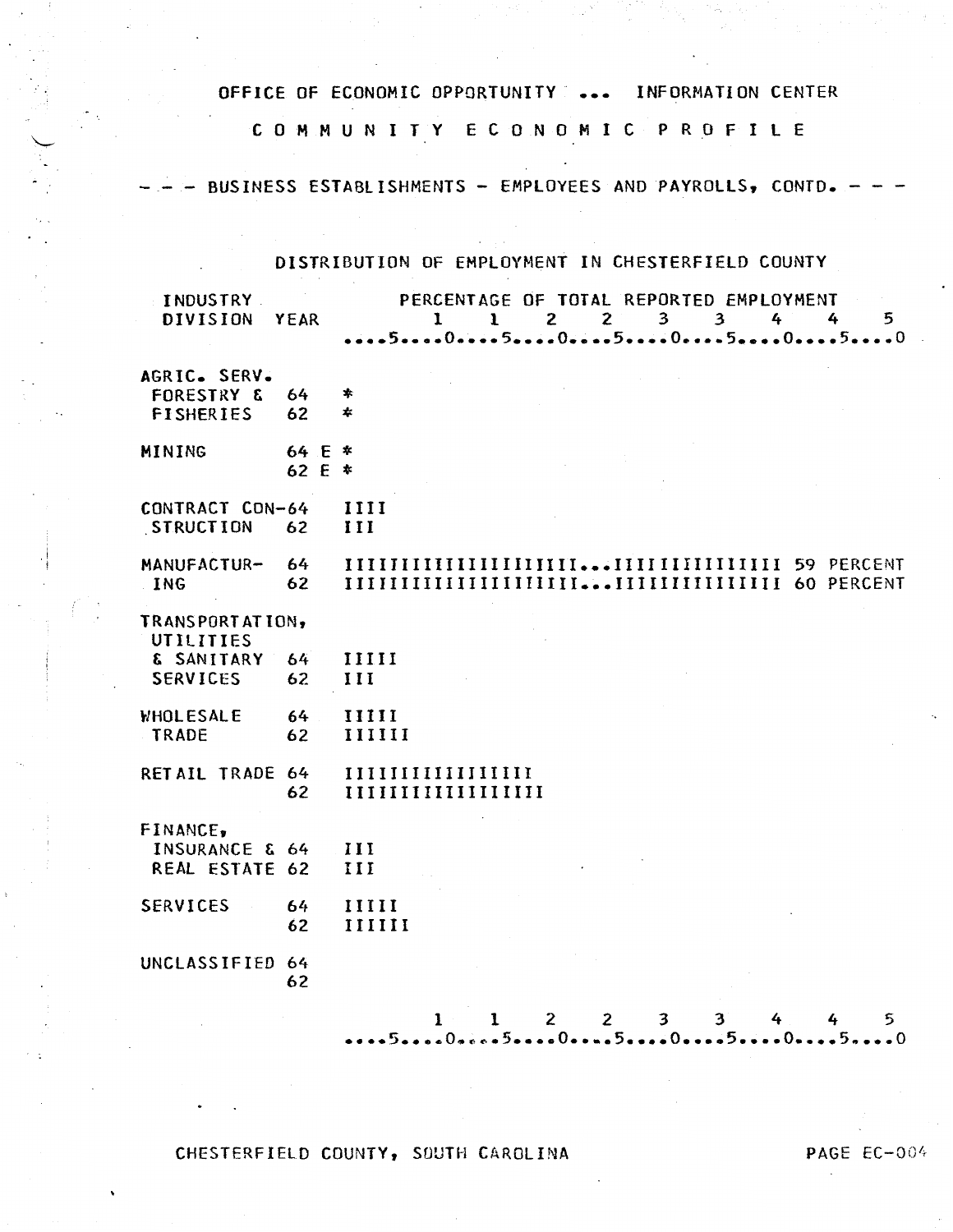## C 0 M M UN I T.Y E C 0 N 0 M I C P R 0 F I L E

- BUSINESS ESTABLISHMENTS - EMPLOYEES AND PAYROLLS, CONTD.-

 $\mathcal{A}^{\mathcal{A}}$  and  $\mathcal{A}^{\mathcal{A}}$ 

## DISTRIBUTION OF EMPLOYMENT IN THE UNITED STATES

| <b>INDUSTRY</b><br><b>DIVISION</b> | <b>YEAR</b> | PERCENTAGE OF TOTAL REPORTED EMPLOYMENT<br>$2^{\sim}$<br>$2^{\sim}$<br>3 <sup>2</sup><br>$\overline{3}$<br>4<br>$\mathbf{1}$<br>$\mathbf{1}$<br>4<br>5 |
|------------------------------------|-------------|--------------------------------------------------------------------------------------------------------------------------------------------------------|
| AGRIC. SERV.                       |             |                                                                                                                                                        |
| <b>FORESTRY &amp;</b>              | 64          | 幸二                                                                                                                                                     |
| <b>FISHERIES</b>                   | 62          | *                                                                                                                                                      |
| MINING                             | 64          | Χ                                                                                                                                                      |
|                                    | 62          | X                                                                                                                                                      |
| CONTRACT CON-64                    |             | <b>XXXXXX</b>                                                                                                                                          |
| <b>STRUCTION</b>                   | 62          | <b>XXXXXX</b>                                                                                                                                          |
| MANUFACTUR-                        | 64          | xxxxxxxxxxxxxxxxxxxxxxxxxxxxxxxxxxx                                                                                                                    |
| <b>ING</b>                         | 62          | xxxxxxxxxxxxxxxxxxxxxxxxxxxxxxxx                                                                                                                       |
| TRANSPORTATION,<br>UTILITIES       |             |                                                                                                                                                        |
| & SANITARY                         | 64          | XXXXXXX                                                                                                                                                |
| <b>SERVICES</b>                    | 62          | <b>XXXXXXX</b>                                                                                                                                         |
| WHOLESALE                          | 64          | <b>XXXXXXX</b>                                                                                                                                         |
| TRADE                              | 62          | XXXXXXX                                                                                                                                                |
| RETAIL TRADE 64                    |             | xxxxxxxxxxxxxxxxxx                                                                                                                                     |
|                                    | 62          | xxxxxxxxxxxxxxxxx                                                                                                                                      |
| FINANCE,                           |             |                                                                                                                                                        |
| <b>INSURANCE &amp; 64</b>          |             | <b>XXXXXX</b>                                                                                                                                          |
| REAL ESTATE 62                     |             | <b>XXXXXX</b>                                                                                                                                          |
| <b>SERVICES</b>                    | 64          | xxxxxxxxxxxxxxx                                                                                                                                        |
|                                    | 62          | <b>XXXXXXXXXXXXXX</b>                                                                                                                                  |
| UNCLASSIFIED 64                    |             | *                                                                                                                                                      |
|                                    | 62          | X                                                                                                                                                      |
|                                    |             | $\mathbf{2}$<br>$\mathbf{2}$<br>5.<br>$\mathbf{1}$<br>$3 -$<br>3<br>$4 -$<br>1                                                                         |
|                                    |             | 50505055050                                                                                                                                            |

·j

 $\begin{bmatrix} 1 & 1 \\ 1 & 1 \\ 1 & 1 \end{bmatrix}$ 

β¥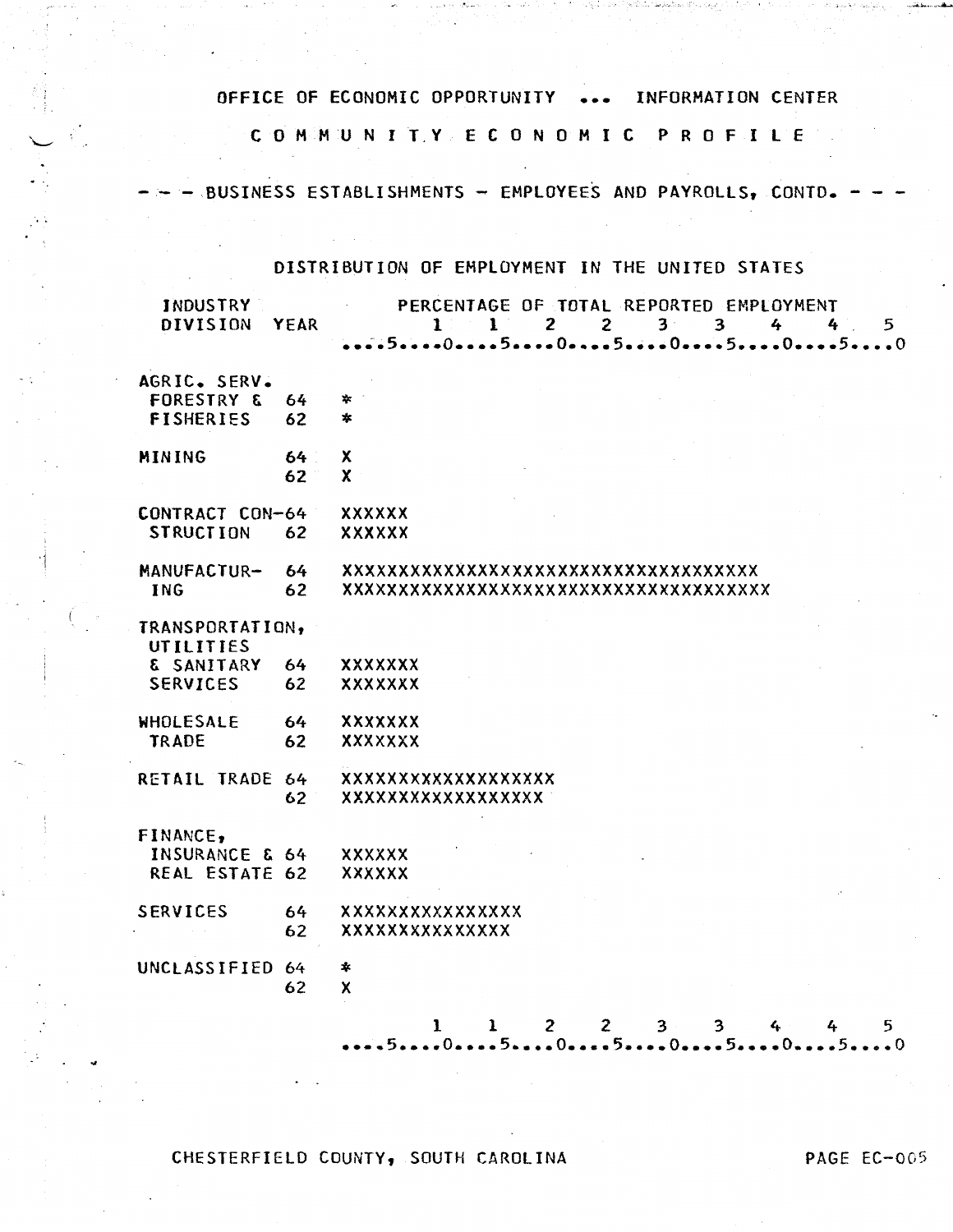C 0 M M U N I T Y E C 0 N 0 M I C P R 0 F I L E

-- BUSINESS ESTABLISHMENTS - EMPLOYEES AND PAYROLLS, CONTD.

THE ABOVE TABLES MAY SHOW THE PREDOMINANCE OF CERTAIN BROAD INDUSTRIAL CATEGORIES OVER OTHERS IN CHESTERFIElD COUNTY. WHERE A PARTICULAR INDUSTRY ALONE ACCOUNTS FOR THE MAJORITY OF EMPLOYMENT IN A COMMUNITY, IT IS LIKELY THAT A RECESSION IN THIS INDUSTRY Will CREATE AN ECONOMIC PROBLEM THAT BOTH DISADVANTAGES THE POOR AND ADOS TO THEIR RANKS.

FOR A CLOSER EXAMINATION OF THE DISTRIBUTION OF EMPLOYMENT IN CHESTERFIELD COUNTY, THE MAJOR CLASSIFICATIONS WITHIN EACH DIVISION HAVE BEEN SEARCHED TO DISCOVER THE THREE INDUSTRIES RANKING HIGHEST IN REPORTED EMPLOYMENT WITHIN THEIR RESPECTIVE DIVISION TOTALS.

\* \* \* \*

IN 1964, OF THE NINETY-SEVEN MAJOR CLASSIFICATIONS WITHIN THE STANDARD INDUSTRIAL CLASSIFICATION SYSTEM, UNITS ENGAGED IN TEXTILE MILL PRODUCTION REPORTED THE LARGEST NUMBER OF EMPLOYEES IN CHESTERFIELD COUNTY, 1,305 PERSONS, ACCOUNTING FOR 27% OF THE TOTAL REPORTED EMPLOYMENT, AND 30% OF THE TOTAL TAXABLE FIRST QUARTER PAYROLL IN THE COUNTY.

ESTABLISHMENTS SHOWING THE SECOND LARGEST EMPLOYMENT IN 1964 WERE ENGAGED IN THE PRODUCTION OF APPAREL AND OTHER FINISHED FABRIC PRODUCTS, AND REPORTED EMPLOYING 1,080 PERSONS, REPRESENTING 22.0% OF THE TOTAL REPORTED EMPLOYMENT AND 20.8% OF THE TOTAL FIRST QUARTER TAXABLE PAYROLL IN CHESTERFIELD COUNTY.

ESTABLISHMENTS CLASSIFIED AS ENGAGING IN THE PRODUCTION OF LUMBER AND WOOD PRODUCTS, EXCEPT FURNITURE WERE THE THIRD LARGEST EMPLOYERS IN CHESTERFIELD COUNTY IN 1964. ENTERPRISES SO CLASSIFIED REPORTED EMPLOYING 376 PERSONS, 7.7% OF THE TOTAL REPORTED EMPLOYMENT, CONTRIBUTING 5.6% TO THE TOTAL TAXABLE FIRST QUARTER PAYROll IN THE COUNTY.

THESE THREE INDUSTRIES TOGETHER ACCOUNTED FOR AN ESTIMATED 2,761 EMPLOYED PERSONS, 56.2% OF THE REPORTED EMPLOYMENT IN CHESTERFIELD COUNTY, AND \$2,177,000 IN FIRST QUARTER TAXABLE PAYROLLS, REPRESENTING 56.4% OF THE TOTAL PAYROLL FOR ALL CLASSES OF INDUSTRY IN THE COUNTY IN THE FIRST QUARTER OF 1964.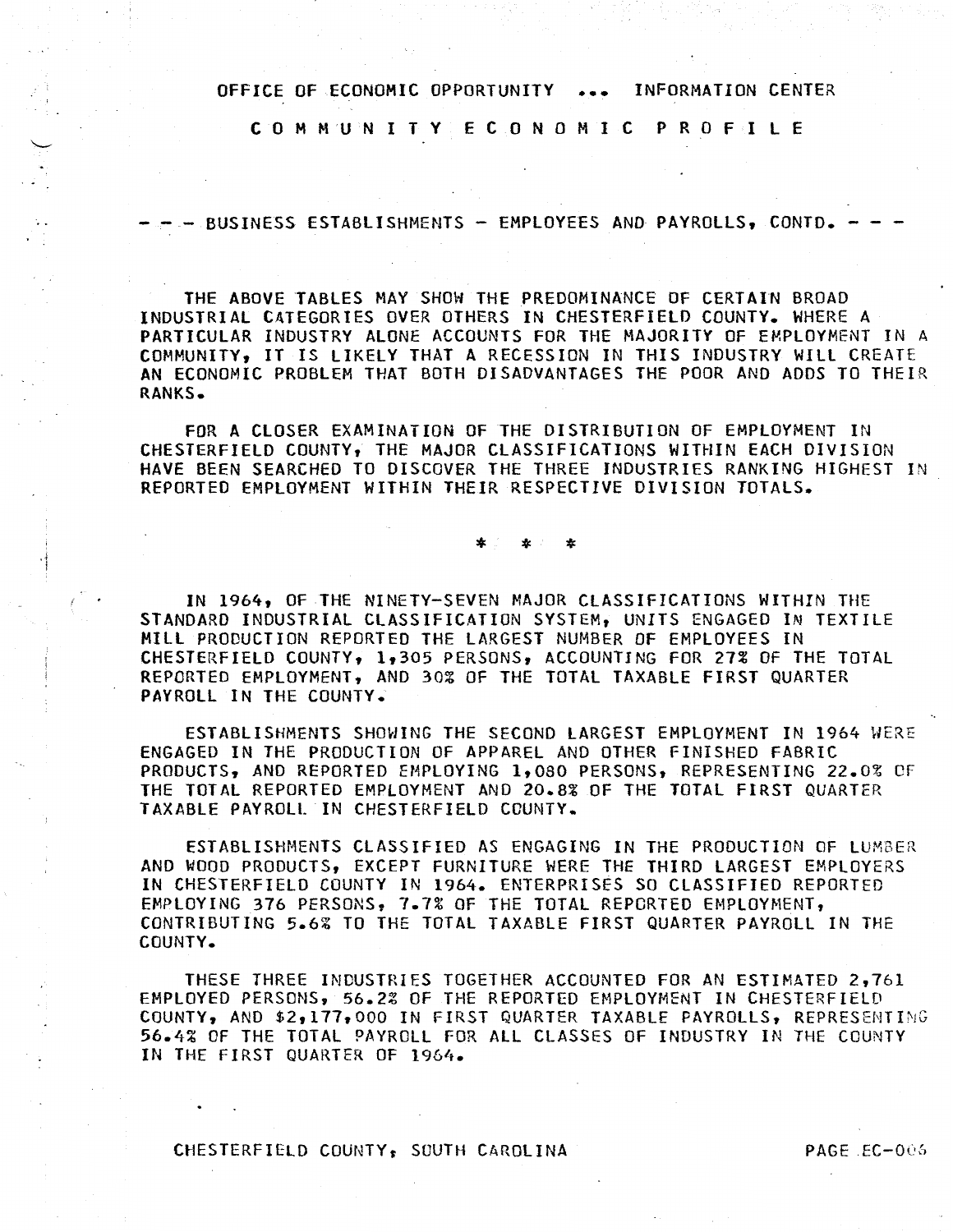C 0 M M U N I T Y E C 0 N 0 M I C P R 0 F I L E

- BUSINESS ESTABLISHMENTS - EMPLOYEES AND PAYROLLS, CONTD.

TWO YEARS EARLIER, IN 1962, UNITS ENGAGED IN THE PRODUCTION OF APPAREL AND OTHER FINISHED FABRIC PRODUCTS REPORTED THE LARGEST NUMBER OF EMPLOYEES IN CHESTERFIELD COUNTY, 1,013 PERSONS, ACCOUNTING FOR 25.6% OF THE TOTAL REPORTED EMPLOYMENT , AND 22.3% OF THE TOTAL TAXABLE FIRST QUARTER PAYROLL IN THE COUNTY.

ESTABLISHMENTS SHOWING THE SECOND LARGEST EMPLOYMENT IN 1962 WERE ENGAGED IN TEXTILE MILL PRODUCTION, AND REPORTED EMPLOYING 950 PERSONS, REPRESENTING 24% OF THE TOTAL REPORTED EMPLOYMENT AND 31% OF THE TOTAL FIRST QUARTER TAXABLE PAYROLL IN CHESTERFIELD COUNTY.

ESTABLISHMENTS CLASSIFIED AS ENGAGING IN THE PRODUCTION OF LUMBER AND WOOD PRODUCTS, EXCEPT FURNITURE WERE THE THIRD LARGEST EMPLOYERS IN CHESTERFIELD COUNTY IN 1962, AS WELL AS IN 1964. ENTERPRISES SO CLASSIFIED REPORTED EMPLOYING 316 PERSONS, 8% OF TOTAL REPORTED EMPLOYMENT, CONTRIBUTING 6% TO THE TOTAL TAXABLE FIRST QUARTER PAYROLL IN THE COUNTY.

I THESE THREE INDUSTRIES TOGETHER ACCOUNTED FOR 2,279 EMPLOYED PERSONS, 58% OF THE REPORTED EMPLOYMENT IN CHESTERFIELD COUNTY, AND \$1,676,000 IN FIRST QUARTER TAXABLE PAYROLLS, REPRESENTING 59% OF THE TOTAL PAYROLL FOR ALL CLASSES OF INDUSTRY IN THE COUNTY IN THE FIRST QUARTER OF 1962.

THE INDUSTRIAL CLASSIFICATION REPORTING LARGEST EMPLOYMENT IN 1964, TEXTILE MILL PRODUCTION, ROSE FROM SECOND RANK AMONG THE THREE INDUSTRIES REPORTING THE LARGEST EMPLOYMENT IN CHESTERFIELD COUNTY IN 1962.

IT CAN ALSO BE SEEN THAT THE INDUSTRIAL CLASSIFICATION REPORTING LARGEST EMPLOYMENT IN 1962, THE PRODUCTION OF APPAREL AND OTHER FINISHED FABRIC PRODUCTS, FELL TO SECOND RANK AMONG THE THREE INDUSTRIES RANKING HIGHEST IN EMPLOYMENT IN CHESTERFIELD COUNTY IN 1964.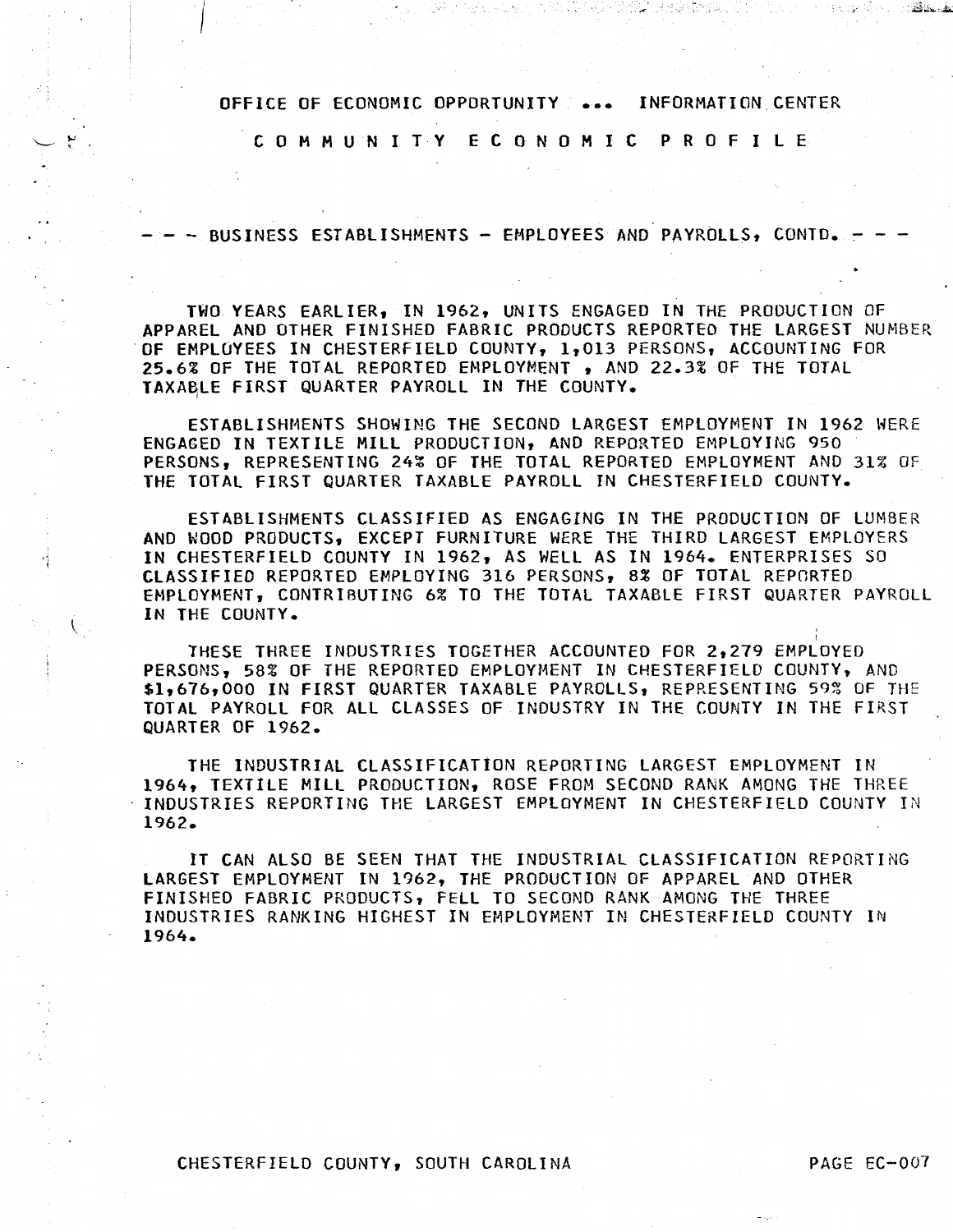C 0 M M U N I T Y E C 0 N 0 M I C P R 0 F I l E

-- BUSINESS ESTABLISHMENTS - EMPLOYEES AND PAYROLLS, CONTD.

CHESTERFIELD COUNTY HAD A TOTAL OF 499 REPORTING INDUSTRIAL UNITS IN 1964 AND 444 IN 1962, AN INCREASE OF 55 IN THE TOTAl NUMBER OF BUSINESS ESTABLISHMENTS FROM 1962 TO 1964.

THE CHART BELOW SHOWS THE PERCENTAGE DISTRIBUTION OF REPORTING UNITS IN THE UNITED STATES AND CHESTERFIELD COUNTY IN 1964 AND IN CHESTERFIELD COUNTY IN 1962 BY SIZE OF ESTABLISHMENT.

UNITS EMPLOYING 1 TO 19 PERSONS ARE DESIGNATED AS SMALL, AN EMPLOYMENT OF 20 TO 99 PERSONS IS CLASSIFIED AS MEDIUM AND PAYROLLS OF 100 OR MORE EMPLOYEES ARE CONSIDERED AS LARGE.

PERCENT OF REPORTING UNITS

| EMPLOYMENT YEAR |  | 1 1 2 2 3 3 4 4 5 |  |  |  |  |
|-----------------|--|-------------------|--|--|--|--|
| SIZE CLASS      |  |                   |  |  |  |  |

U.S. 1964 XXXXXXXXXXXXXXXXXXXXX ••• XXXXXXXXXXXXXXX 90 PERCENT SMALL CTY. 1964 IIIIIIIIIIIIIIIIIIIII ••• IIIIIIIIIIIIIII 93 PERCENT CTY. 1962 IIIIIIIIIIIIIIIIIIIII ••• IIIIIIIIIIIIIII 94 PERCENT

u.s. 1964 xxxxxxxx MEDIUM CTY. 1964 IIIII CTY. 1962 I II I

U.S. 1964 XX LARGE CTY. 1964 II CTY. 1962 I

NOTE - SIZE BREAKDOWNS ARE NOT AVAILABLE FOR UNCLASSIFIED ESTABLISHMENTS.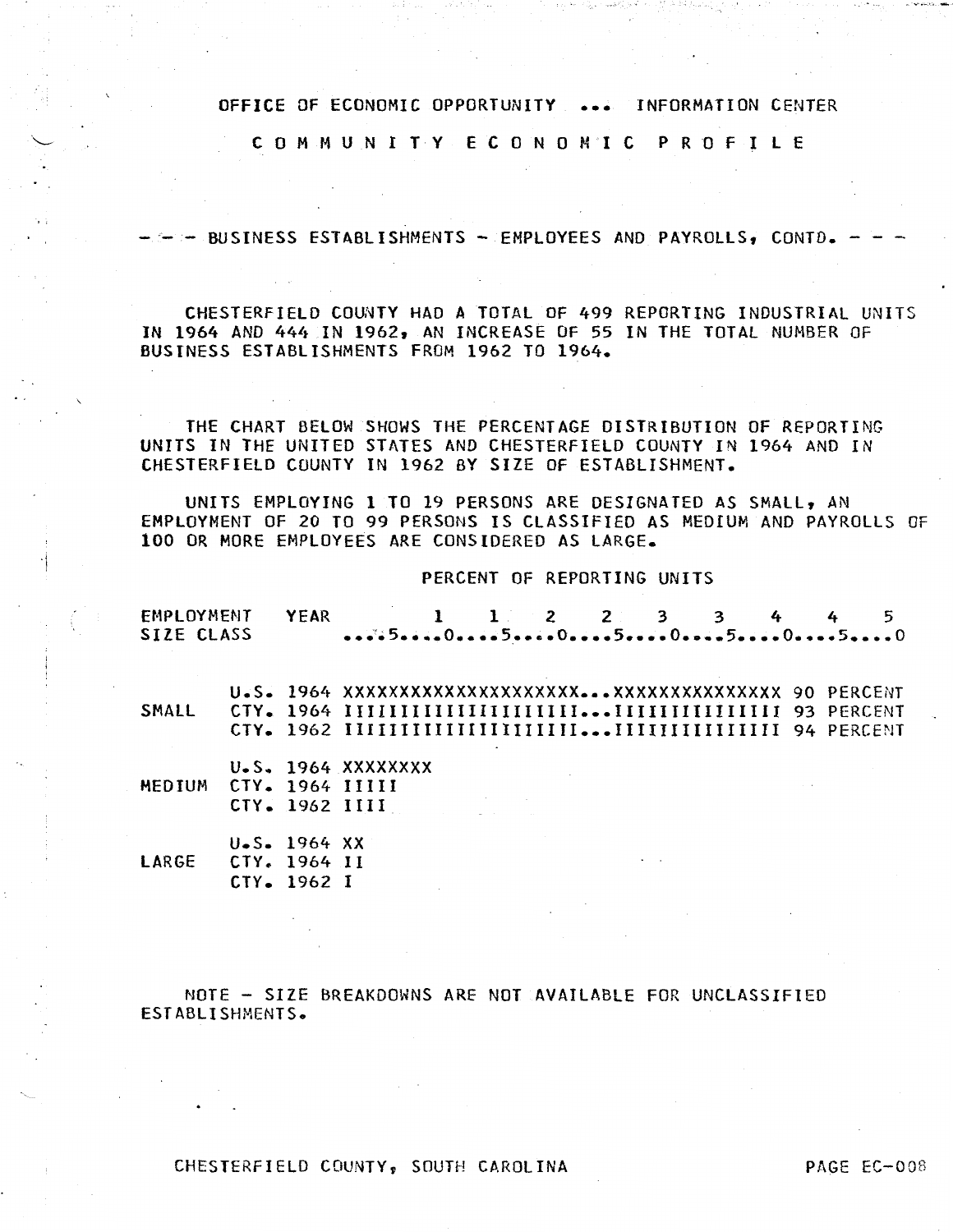C 0 M M U N I T Y E C 0 N 0 M I C P R 0 F I L E

- - BUSINESS ESTABLISHMENTS - EMPLOYEES AND PAYROLLS, CONTD. - -

THE TOTAL TAXABLE PAYROLL PAID OUT IN CHESTERFIELD COUNTY BY ALL CLASSES OF ESTABLISHMENTS IN THE FIRST QUARTER OF 1964 WAS \$3,862,000, REPRESENTING AN UPWARD TREND OF 36.3% FROM \$2,833,000 IN 1962. BASED UPON THESE TOTALS *AND* UPON AGGREGATE EMPLOYMENT, THE AVERAGE FIRST QUARTER GROSS EARNINGS PER EMPLOYEE IN CHESTERFIELD COUNTY ROSE TO \$787 IN 1964 FROM \$717 IN 1962.

COMPARED TO THE NATION AS A WHOLE, CHESTERFIELD COUNTY HAD A GREATER TOTAL FIRST QUARTER, 1964, TAXABLE PAYROLL REPORTED BY ALL CLASSES OF INDUSTRY THAN 65% OF THE 3,134 COUNTIES IN THE UNITED STATES.

FROM 1962 TO 1964, THE COUNTY MOVED UPWARD IN ITS NATIONAL RANK ON TOTAL REPORTED FIRST QUARTER PAYROLL. IN THE EARLIER YEAR, IT WAS REPORTING A LARGER SUM PAID OUT BY ITS REPORTING BUSINESS ESTABLISHMENTS THAN 62% OF THE UNITED STATES COUNTIES.

CONSIDERING THE AVERAGE RATHER THAN THE TOTAL WAGES PAlO, CHESTERFIELD COUNTY REPORTED A LOWER AVERAGE FIRST QUARTER WAGE IN 1964 PER EMPLOYEE IN ALL OF ITS INDUSTRIES COMBINED THAN 74% Of All COUNTIES IN THE NATION.

BETWEEN 1962 AND 1964, CHESTERFIELD COUNTY DROPPED IN ITS STANDING IN THE RELATIVE MAGNITUDE OF ITS AVERAGE FIRST QUARTER WAGES REPORTED BY ALL CLASSES OF INDUSTRY. THE COUNTY SHOWED, IN 1962, A SMALLER AVERAGE FIRST QUARTER WAGE PER EMPLOYEE THAN 68% OF THE UNITED STATES COUNTIES.

THE FIRST QUARTER TAXABLE PAYROLLS OF BUSINESS ESTABLISHMENTS ARE OCCASIONALLY SUPPRESSED IN DIVISION AND MAJOR CLASSIFICATION TOTALS IN COUNTY BUSINESS PATTERNS SERIES WHERE NON-DISCLOSURE RULES HAVE £EEN EXERCISED. THE DATA SHOWN BELOW AREy THEREFORE, BASED ONLY ON THE ESTABLISHMENTS REPORTED, SINCE, UNLIKE ESTABLISHMENT EMPLOYMENT, NO RELIABLE ESTIMATES OF UNREPORTED PAYROLLS CAN BE COMPUTED ON A LOCAL BASIS.

RETAIL TRADE AT EATING AND DRINKING PLACES WAS THE INDUSTRY REPORTING THE LOWEST AVERAGE GROSS EARNINGS PER EMPLOYEE IN THE FIRST QUARTER OF 1964, \$364, FOR 55 EMPLOYEES.

RETAIL TRADE AT EATING AND DRINKING PLACES ALSO HAD THE LOWEST AVERAGE FIRST QUARTER EARNINGS IN 1962, \$283 PER EMPLOYEE FOR 60 EMPLOYED DURING THE QUARTER ENDING IN MARCH.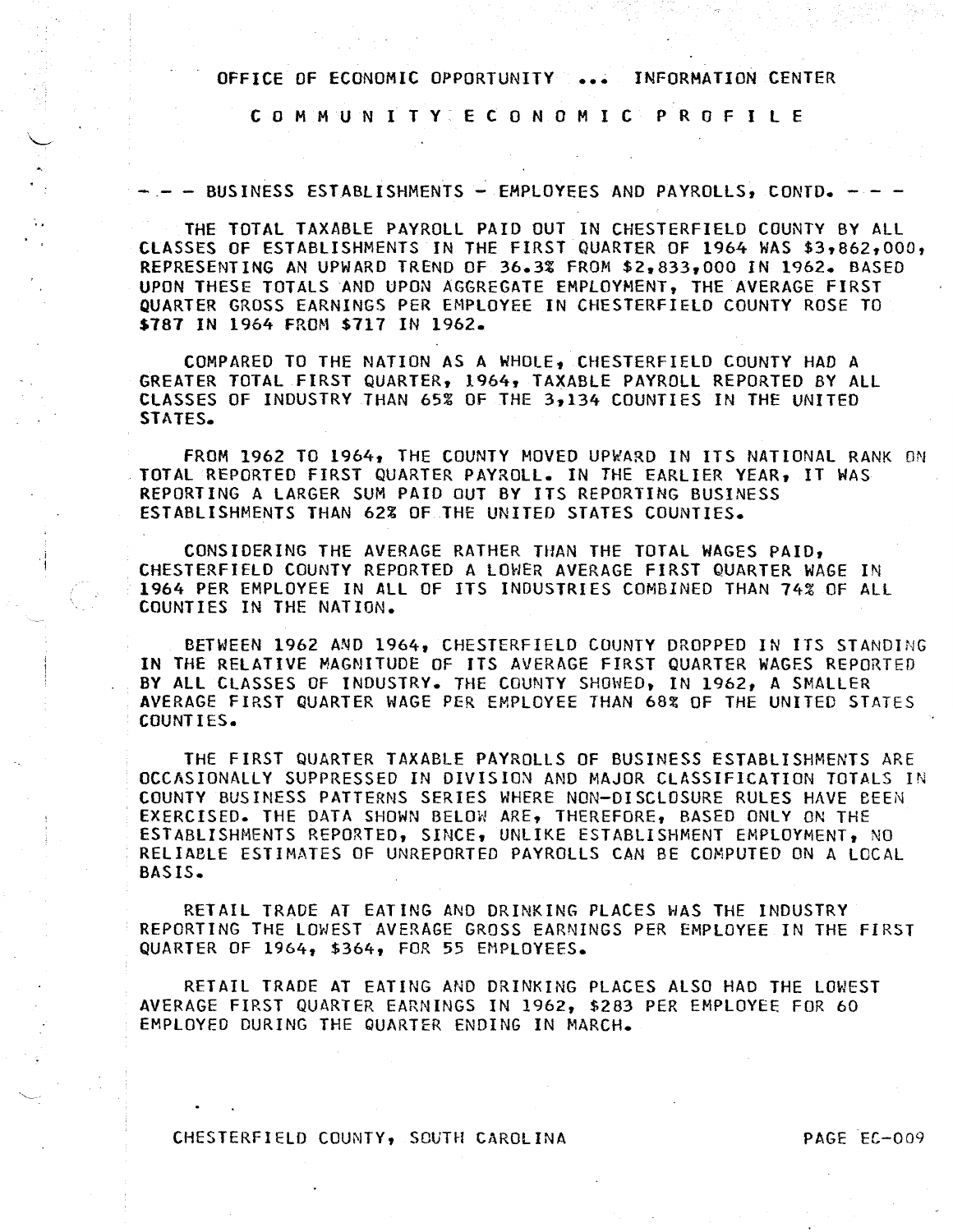C 0 M M U N I T Y E C 0 N 0 M I C P R 0 F I L E

<sup>~</sup>.

·j

 $-$  BUSINESS ESTABLISHMENTS  $-$  EMPLOYEES AND PAYROLLS, CONTD.

THE TABLE BELOW COMPARES CHESTERFIELD COUNTY, SOUTH CAROLINA AND UNITED STATES AVERAGE REPORTED GROSS EARNINGS PER EMPLOYEE FOR THE FIRST QUARTER OF 1964 IN THE DIVISION TOTAL CLASSIFICATIONS OF INDUSTRY. THE PERCENTAGES OF TOTAL COUNTY REPORTED EMPLOYMENT IN EACH DIVISION IN 1964 ARE INCLUDED FOR REFERENCE.

| INDUSTRIAL<br><b>CLASSIFICATION</b>                       | COUNTY AVERAGE<br>FIRST<br>QUARTER<br>GROSS EARNINGS | U.S. AVERAGE<br>FIRST<br>QUARTER<br>GROSS EARNINGS | PERCENT OF<br>TOTAL COUNTY<br>EMPLOYMENT |
|-----------------------------------------------------------|------------------------------------------------------|----------------------------------------------------|------------------------------------------|
| AGRICULTURAL SERVICES,<br><b>FORESTRY &amp; FISHERIES</b> | \$400                                                | \$826                                              | LESS THAN 1%                             |
| MINING                                                    | NO REPORT                                            | \$1,535                                            | LESS THAN 1%                             |
| CONTRACT CONSTRUCTION                                     | \$768                                                | \$1,439                                            | 4%                                       |
| MANUFACTURING                                             | \$793                                                | \$1,472                                            | 59%                                      |
| TRANSPORTATION,<br>UTILITIES, AND<br>SANITARY SERVICES    | \$1,450                                              | \$1,514                                            | 5%                                       |
| WHOLESALE TRADE                                           | \$1,061                                              | \$1,512                                            | 5%                                       |
| RETAIL TRADE                                              | \$559                                                | \$868<br>$\sim$                                    | 17 <sup>o</sup>                          |
| FINANCE, INSURANCE<br>AND REAL ESTATE                     | \$1,000                                              | \$1,264                                            | $3\%$                                    |
| <b>SERVICES</b>                                           | \$471                                                | \$947                                              | 5%                                       |

NOTE... THE PERCENTAGES SHOWN ABOVE MAY NOT SUM TO 100% DUE TO THE APPROXIMATE NATURE OF THE PROCEDURES USED IN ESTIMATING UNREPORTED ESTABLISHMENTS.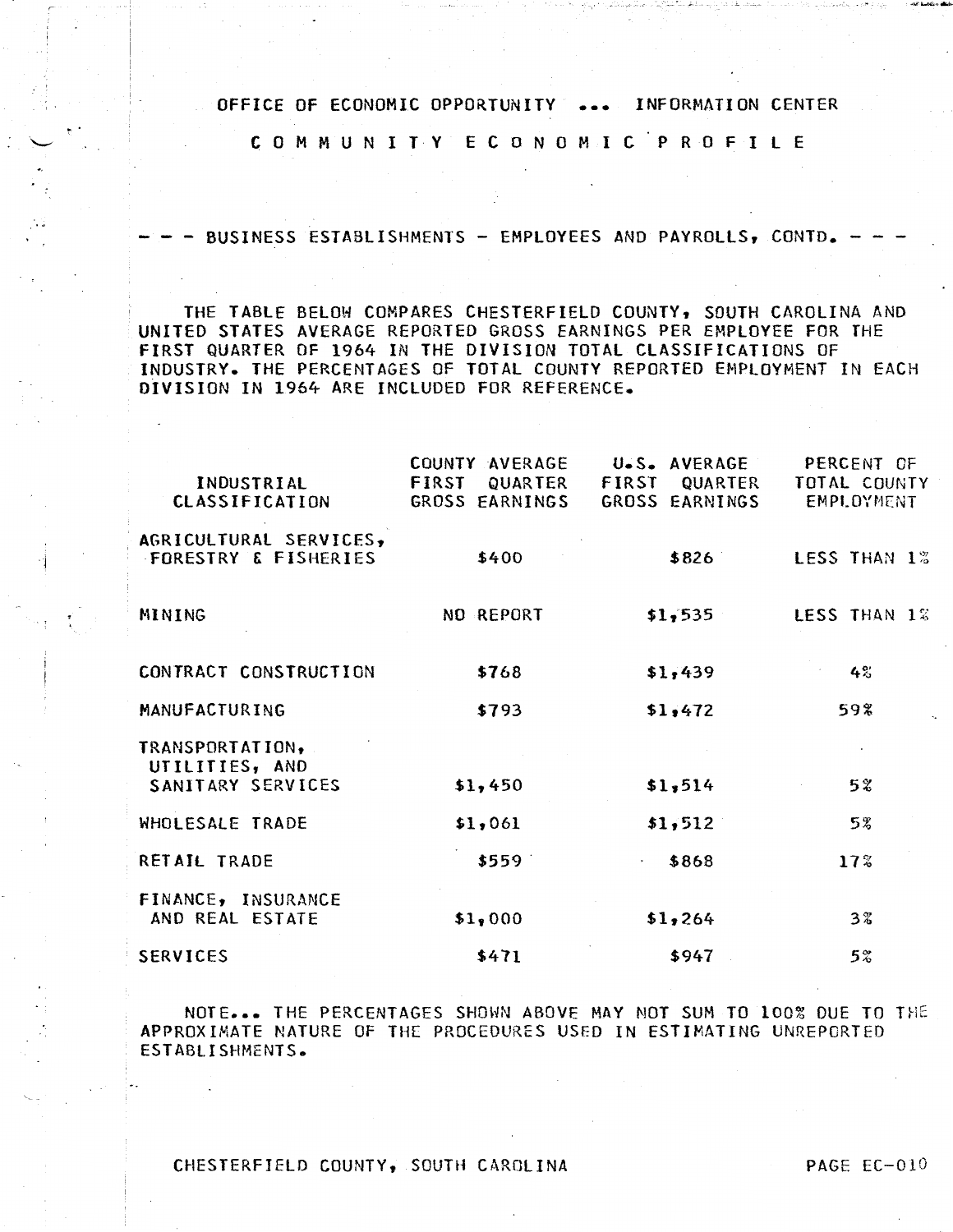C 0 M M U N I T. Y . E C 0 N 0 M I C P R 0 F I l E

- - CHARACTERISTICS OF THE LABOR FORCE- --

 $\sim$  -  $\sim$ 

THE CIVILIAN LABOR FORCE COMPRISES THE EMPLOYED AND UNEMPLOYED COMPONENTS OF THE POPULATION OF PERSONS 14 YEARS OLD AND OVER, EXCLUDING THE MEMBERS OF THE ARMED FORCES. THE EMPLOYED ARE THOSE PERSONS WHO WERE ENGAGED IN ANY WORK FOR PAY OR PROFIT, WORKED ON A FAMILY FARM OR IN A FAMILY BUSINESS, OR WHO HELD A JOB FROM WHICH THEY WERE TEMPORARILY ABSENT.

BY THE MOST RECENT COMPLETE COUNT AVAILABLE, FROM THE 1960 DECENNIAL CENSUS OF POPULATION, THE CIVILIAN LABOR FORCE IN CHESTERFIELD COUNTY TOTALED 11,927 PERSONS. Of THESE, 11,307 PERSONS WERE EMPLOYED, AND 620 UNEMPLOYED.

WHILE POPULATION DECREASED BETWEEN 1950 AND 1960 BY 7.0%, THE LABOR FORCE ALSO DECLINED, FALLING BY 3.3% OVER THE DECADE.

\* \* \*

THE UNEMPLOYED, AN IMPORTANT COMPONENT OF THE POPULATION OF PERSONS IN POVERTY, REPRESENTED 5.2% OF THE TOTAL CIVILIAN LABOR FORCE IN CHESTERFIELD COUNTY IN 1960, A SOMEWHAT LOWER PROPORTION THAN THE NATIONAL UNEMPLOYMENT RATE IN 1960 OF 5.6%. RANKED AGAINST THE REST OF THE COUNTRY, CHESTERFIELD COUNTY HAD A HIGHER RATE Of UNEMPLOYMENT THAN 59% OF THE 3,134 UNITED STATES COUNTIES.

TEN YEARS EARLIER, IN 1950, WHEN THE NATIONAL RATE OF UNEMPLOYMENT WAS 5.3%, CHESTERFIELD COUNTY HAD A LOWER RATE OF 1.8%.

AMONG CHARACTERISTICS OF THE LABOR FORCE UHICH ARE ALSO RELATED TO POVERTY IS THE PROPORTION OF WORKERS HOLDING JOBS IN SKILLED AND HIGHLY PAID POSITIONS. IN COMMUNITIES WHERE THE EDUCATIONAL AND, HENCE, ECONOMIC OPPORTUNITIES ARE LIMITED, THIS PROPORTION TENDS TO BE lOW, IMPLYING UNDEREMPLOYMENT OF SKILLS AND THE EXISTENCE OF UNDERDEVELOPED HUMAN RESOURCES.

#### CHESTERFIELD COUNTY, SOUTH CAROLINA PAGE EC-011

. I 1

> / '·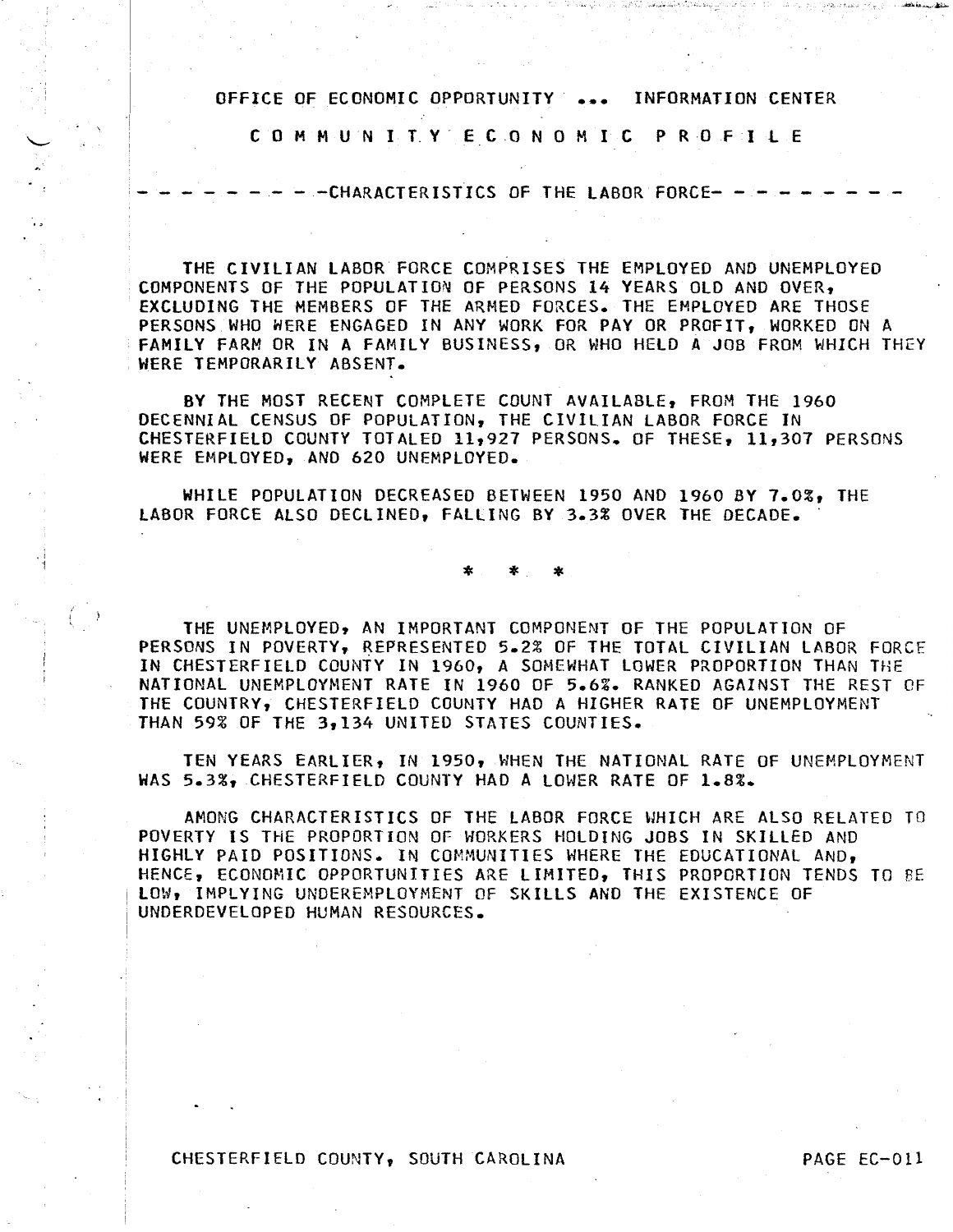C 0 M M U N I T Y E C 0 N 0 M I C P R 0 F I L E

-CHARACTERISTICS OF THE LABOR FORCE, CONTD.-

AMONG EMPLOYED PERSONS IN THE LABOR FORCE OF CHESTERFIELD COUNTY IN 1960, 22.6% WERE OCCUPYING WHITE-COLLAR JOBS. WHITE-COLLAR OCCUPATIONS, AS DEFINED BY THE BUREAU OF THE CENSUS, INCLUDE PROFESSIONAL AND TECHNICAL WORKERS, MANAGERS, OFFICIALS AND PROPRIETORS, AND CLERICAL AND SALES WORKERS. IN 1960, 41.1% OF ALL EMPLOYED PERSONS IN THE UNITED STATES OCCUPIED WHITE-COLLAR JOBS, A PROPORTION LARGER THAN THAT WHICH EXISTED IN CHESTERFIELD COUNTY AT THE SAME TIME, AS SHOWN ABOVE.

TAKING THE PROPORTION OCCUPYING BLUE-COLLAR JOBS AS THE COMPLEMENT OF THE PROPORTION WORKING IN WHITE-COLLAR OCCUPATIONS, 88% OF ALL THE COUNTIES IN THE UNITED STATES SHOWED A LESSER ALLOTMENT OF EMPLOYED PERSONS TO THE BLUE COLLAR CATEGORY THAN CHESTERFIELD COUNTY, SOUTH CAROLINA. NO DIRECT INFERENCE CAN BE MAOE, HOWEVER, THAT A LOCALITY IS POOR BECAUSE THE LEVEL OF BLUE-COLLAR WORKERS IS COMPARATIVELY HIGH. FURTHER QUALIFICATIONS WOULD BE NECESSARY TO SHOW THE EXISTENCE WITHIN THE LABOR FORCE OF A PREDOMINANCE OF UNSKILLED, DOMESTIC, AND LOW-PAID SERVICE WORKERS.

\* \* \*

ANOTHER RELEVANT ASPECT OF THE LABOR FORCE IS ITS PROPORTION OF MALES, WHICH FELL TO 66.5% IN 1960 FROM 82.3% IN 1950, IN CHESTERFIELD COUNTY. IN THE UNITED STATES AS A WHOLE, THE PROPORTION Of MALES IN THE LABOR FORCE ALSO DROPPED. MOVING FROM 78.7% IN 1950 TO 67.2% IN 1960. A CONTINUING INCREASE IN THE PROPORTION OF WOMEN IN THE POPULATION AND OF WOMEN WORKING CONTRIBUTED TO THIS NATIONAL TREND. CURRENTLY, AS OF MARCH, 1966, ONLY 64.3% OF THE NATIONS LABOR FORCE WAS MALE.

IN 1960, 21.0% OF EMPLOYED PERSONS RESIDING IN CHESTERFIELD COUNTY WORKED OUTSIDE THE COUNTY, A HIGHER PROPORTION THAN THE COMPARABLE ·FIGURE OF 13.9% FOR THE UNITED STATES IN THE SAME YEAR.

.i I

· ..

i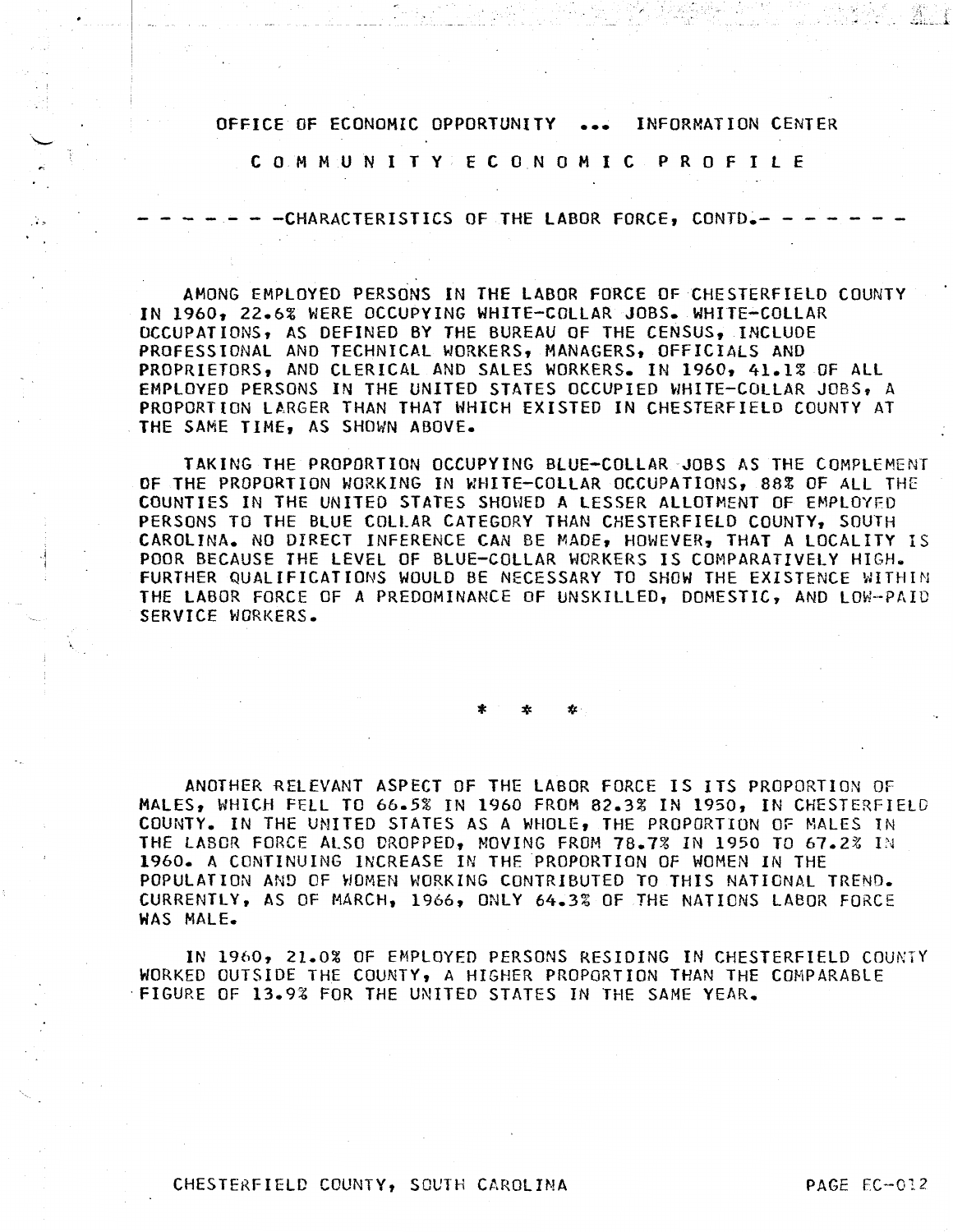C 0 M M U N I T Y E C 0 N 0 M I C P R 0 F I L E

 $- - -$  AGRICULTURE  $- - -$ 

A FARM IS DEFINED.BY THE UNITED STATES CENSUS BUREAU AS A PLACE COMPRISING AT LEAST 10 ACRES OF LAND DEVOTED TO FARMING OR SELLING AT LEAST \$50 WORTH OF AGRICULTURAL PRODUCTS ANNUALLY.

ACCORDING TO THIS DEFINITION, 2,007 FARMS WERE ENUMERATED IN CHESTERFIELD COUNTY, SOUTH CAROLINA, IN 1959 BY THE QUINQUENNIAL CENSUS OF AGRICULTURE. THE NUMBER OF FARMS FELL IN CHESTERFIELD COUNTY BETWEEN 1954 AND 1959. FOR EACH FARM IN 1954, THERE WERE 0.9 FARMS IN 1959.

SMALL FARMS, THOSE PLACES SELLING MORE THAN \$50 OF AGRICULTURAL PRODUCTS A YEAR, YET COMPRISING LESS THAN 10 ACRES OF FARMLAND, ACCOUNTED FOR 4.0% OF All FARMS IN CHESTERFIELD COUNTY IN 1959. IN COMPARISON, THE PROPORTION OF SMALL FARMS TO ALL FARMS IN THE UNITED STATES IN 1959 STOOD HIGHER THAN CHESTERFIELD COUNTY AT 6.5%.

THE AVERAGE ACREAGE OF FARMS IN THE COUNTY IN 1959 WAS 128, SHOWING PLACES GENERALLY SMALLER THAN THE AVERAGE FARM IN THE UNITED STATES, WHICH MEASURED 303 ACRES IN 1959.

IN THE UNITED STATES OVER THE LAST TWENTY YEARS, THERE HAS BEEN A CONTINUING DOWNWARD TREND IN THE TOTAL POPULATION RESIDING ON FARMS AND IN THE PERCENTAGE OF LAND DEVOTED TO FARMING. AT THE SAME TIME, THE AVERAGE ACREAGE AND VALUE OF FARMS HAS RISEN. THESE TRENDS ARE IMPORTANT COMPONENTS OF THE INCREASE IN URBAN AND SEMI-RURAL POOR POPULATIONS FOLLOWING DISPLACEMENT OF THE SMALL FARMER BY LARGE SCALE OPERATIONS AND THE ECONOMIC HARDSHIP WROUGHT THEREBY.

THE PROPORTION OF LAND IN FARMS IN THE UNITED STATES DECREASED FROM 51.0% IN 1954 TO 49.5% IN 1959. 50.5% OF THE LAND IN CHESTERFIELD COUNTY WAS FARMLAND IN 1959, A DECREASE OF 14.4 PERCENT FROM THE PROPORTION OF LAND IN FARMS IN THE COUNTY IN 1954.

THUS, WHILE THE PROPORTION OF All LAND IN FARMLAND IN CHESTERFIELD COUNTY IN 1959 WAS HIGHER THAN THE NATIONAL PROPORTION AT THE SAME TIME, THE FARMLAND IN THE COUNTY ALSO DIMINISHED, SIMILAR TO THE NATIONAL TREND DURING THE FIVE YEARS FROM 1954 TO 1959.

68% OF All COUNTIES IN THE UNITED STATES HAD A GREATER PROPORTION OF LAND IN FARMS THAN CHESTERFIELD COUNTY, SOUTH CAROLINA IN 1959.

CHESTERFIELD COUNTY, SOUTH CAROLINA PAGE EC-013

·I

(

-311 - L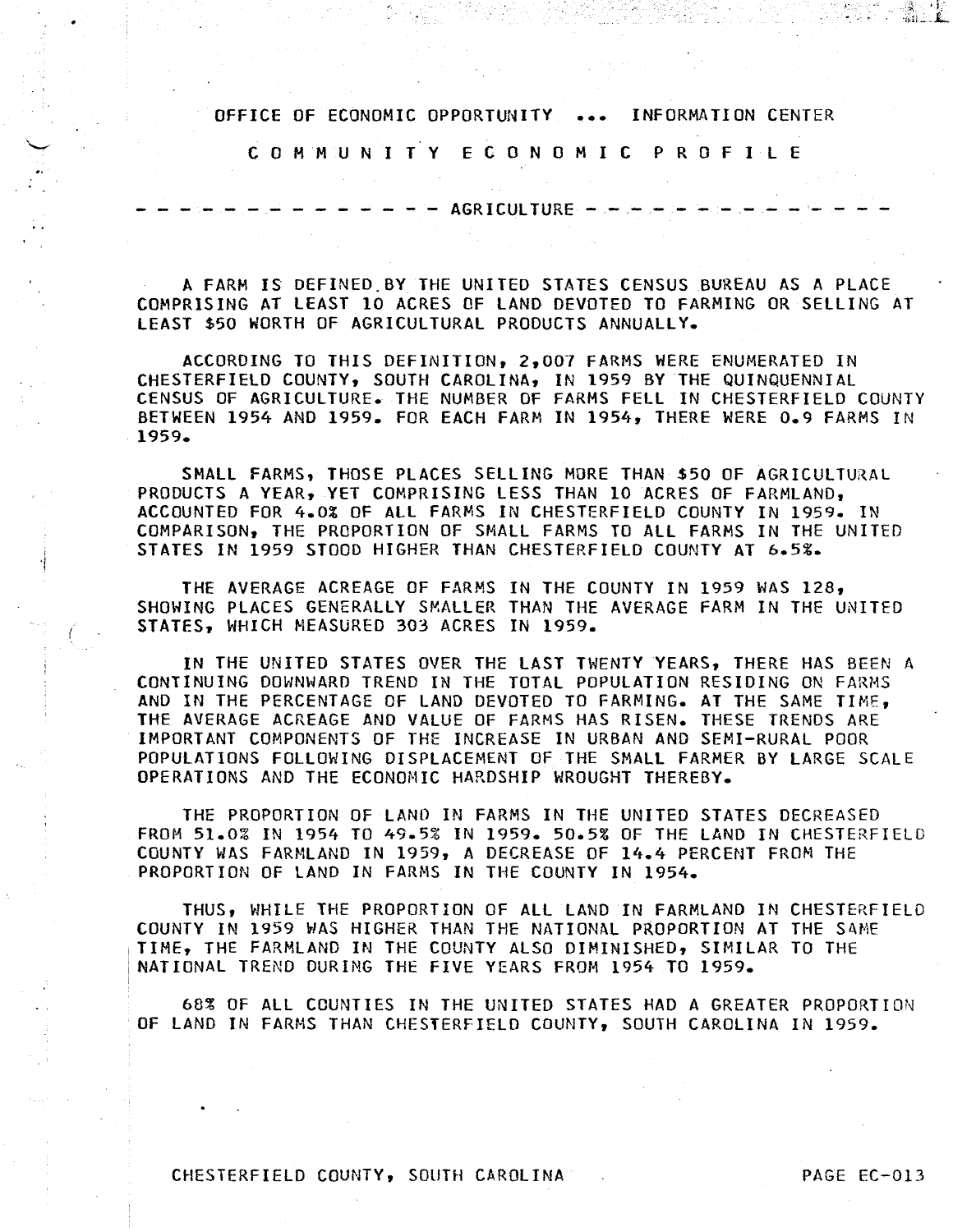. C 0 M M UN I T.Y E C 0 N 0 M I C P R 0 FILE

------------AGRICULTURE, CONTD. -------------

A COMMERCIAL FARM, AS DEFINED BY THE CENSUS BUREAU, PRODUCES AGRICULTURAL PRODUCTS IN A GIVEN YEAR WHOSE VALUE EXCEEDS THE COMBINED ANNUAL INCOME OF THE FARMER AND HIS FAMILY. IN ADDITION, THE FARM OPERATOR MUST WORK OFF THE FARM NO MORE THAN ONE HUNDRED DAYS WITHIN THE YEAR.

IN CHESTERFIELD COUNTY, IN 1959, THERE WERE 1,003 COMMERCIAL FARMS. CONSIDERING THE ECONOMIC CLASS OF THESE ENTERPRISES, 33.9% WERE FARMS WITH ANNUAL SALES LESS THAN \$2500. ON SUCH FARMS, THE COMBINED INCOME FROM THE SALE OF AGRICULTURAL PRODUCTS AND ANY OTHER ENTERPRISES OF THE FARMER AND HIS FAMILY CANNOT EXCEED \$5,000. SINCE THE RESOURCES AND NEEDS OF THESE FARMS ARE NOT TAKEN INTO ACCOUNT, THE ENTIRE CLASS CANNOT BE TERMED POOR. IT USUALLY COMPRISES, NEVERTHELESS, A SUBSTANTIAL NUMBER OF THE FARMERS IN POVERTY. IN THE UNITED STATES AS A WHOLE, THE PROPORTION OF All FARMS IN THIS LOWEST ECONOMIC CLASS IN 1959, 14.4%, WAS EXCEEDED BY THAT OF CHESTERFIELD COUNTY, AS NOTED ABOVE.

THE AVERAGE VALUE OF LAND AND BUILDINGS OF THE FARMS IN CHESTERFIELD COUNTY IN 1959 WAS \$11,717, SOMEWHAT LOWER THAN THE UNITED STATES AVERAGE VALUE OF \$34,825.

\* \* \*

TENANT FARMERS RENT FROM OTHERS OR WORK ON SHARES FOR OTHERS ALL , THE LAND THEY OPERATE. THE PROPORTION OF FARMS IN CHESTERFIELD COUNTY WHICH WERE TENANT OPERATED, 26.7%, WAS GREATER THAN THE COMPARABLE FIGURE FOR All FARMS IN THE UNITED STATES, WHERE 19.8% WERE TENANT OPERATED IN 1959.

CHESTERFIELD COUNTY, SOUTH CAROLINA PAGE EC-014

 $\mathcal{A}$  .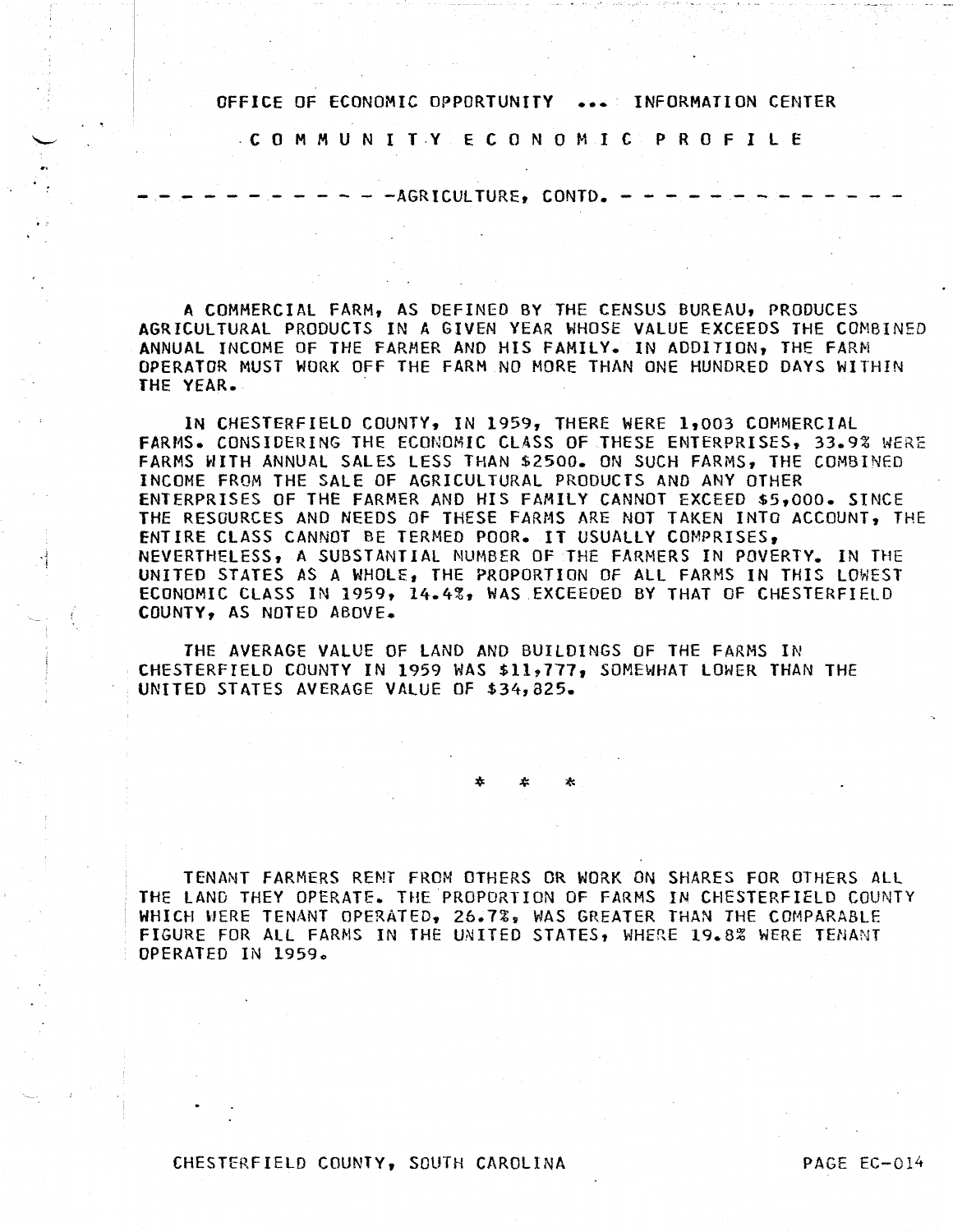C 0 M M U N I T Y E C 0 N 0 M I C P R 0 F I L E

 $- -$  AGRICULTURE, CONTD.  $-$ 

THE TOTAL VALUE OF FARM PRODUCTS SOLD IN CHESTERFIELD COUNTY IN 1959 WAS \$7,154,000.

' I A DISTRIBUTION OF THE DOLLAR VALUE OF FARM PRODUCTS IN THE COUNTY IN 1959 IS SHOWN GRAPHICALLY BELOW, TOGETHER WITH THE COMPARABLE 1959 DISTRIBUTION FOR THE ENTIRE UNITED STATES.

PERCENT OF TOTAL FARM PRODUCT VALUE, 1959

TYPE OF PRODUCT All CROPS-COUNTY  $-U.S.$ 1 1 2 2 3 3 4 4 5<br>•••••5•••••0•••••5•••••5•••••0•••••5•••••0••••5•••••0• IIIIIIIIIIIIIIIIIIIII ••• IIIIIIIIIIIIIII 70 PERCENT xxxxxxxxxxxxxxxxxxxxxxxxxxxxxxxxxxxxxxxxxxxx

DAIRY PRODUCTS -COUNTY  $-U<sub>o</sub> S<sub>o</sub>$ II xxxxxxxxxxxxx

 $\mathcal{C}$ 

I

, POULTRY AND POULTRY PRODUCTS -COUNTY  $-U.S.$ IIIIIIIIIIIIIIIII XX XX XXX

LIVESTOCK AND LIVESTOCK PRODUCTS -COUNTY  $-U-S$ . IIIIIIIIIII xxxxxxxxxxxxxxxxxxxxxxxxxxxxxxxxxxx

> 1 1 2 2 3 3 4 4 5 **•••• 5 •••• o •••• s •••• o •• e.5 •••• o •••• s •••• o •••• s •••• o**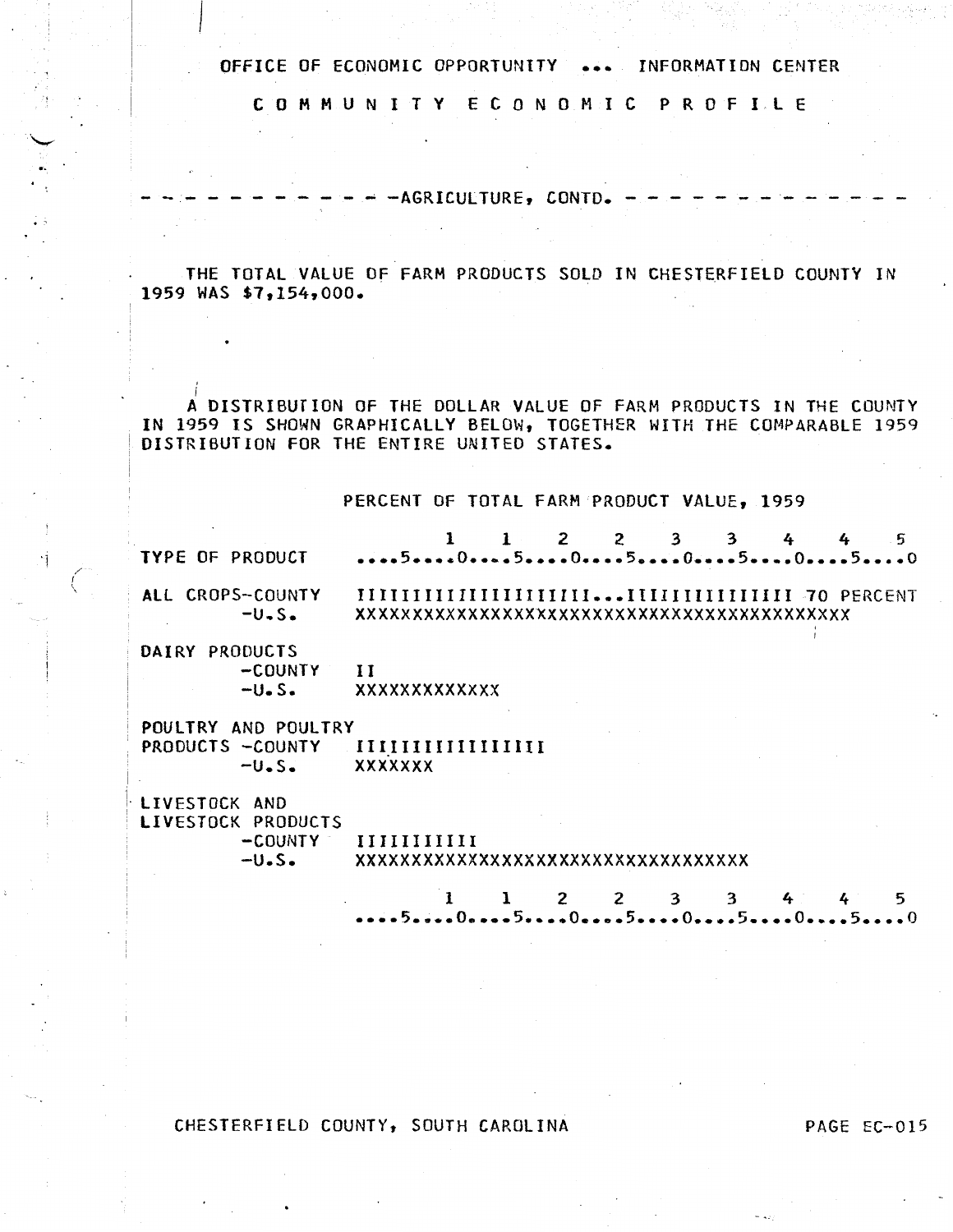C O.M M U N I T Y E C 0 N 0 M I C P R 0 F I l E

 $- AGRICULTURE$ ,  $CONTD$ .  $- -$ 

THE FARM-OPERATOR FAMILY LEVEL-OF-LIVING INDEX IS A GENERAL MEASURE OF THE ECONOMIC WELL-BEING OF THE FARM POPULATION IN A COUNTY. IT IS BASED ON THE AVERAGE VALUE Of LAND AND BUILDINGS, AVERAGE VALUE OF AGRICULTURAL PRODUCTS SOLO, AND PERCENTS OF FARMS WITH AUTOMOBILES, HOME FREEZERS, AND TELEPHONES. THE INDEX IS CONSTRUCTED SUCH THAT THE AVERAGE Of All COUNTIES IN THE UNITED STATES IN 1959 PROVIDES A BASE INDEX OF 100.

THE FARM-OPERATOR FAMILY LEVEL-OF-LIVING INDEX IN CHESTERFIELD<br>COUNTY, 68, STOOD BELOW THE NATIONAL AVERAGE OF 100 IN 1959. COMPARED<br>TO THE REST OF THE NATION, THE FARM FAMILIES IN CHESTERFIELD COUNTY HAD A LOWER LEVEL-OF-LIVING INDEX IN 1959 THAN 71% Of THE 3134 UNITED STATES COUNTIES.

\* \* \*

TO FURTHER ASSESS THE LEVEL OF LIVING IN CHESTERFIELD COUNTY IN 1959, SEVERAL AVERAGE ATTRIBUTES OF ITS FARMS ARE CONTRASTED BELOW TO SIMILAR AVERAGES FOR ALL FARMS IN THE NATION.

PERCENTAGE OF FARMS WITH TELEPHONES... CHESTERFIELD COUNTY, 29.0% - UNITED STATES, 65.0%

PERCENTAGE OF FARMS WITH TRACTORS... CHESTERFIELD COUNTY, 42.0% - UNITED STATES, 72.3%

PERCENTAGE OF FARMS WITH MOTOR TRUCKS... CHESTERFIELD COUNTY, 46.8% - UNITED STATES, 58.7%

CHESTERFIELD COUNTY, SOUTH CAROLINA PAGE EC-016

·I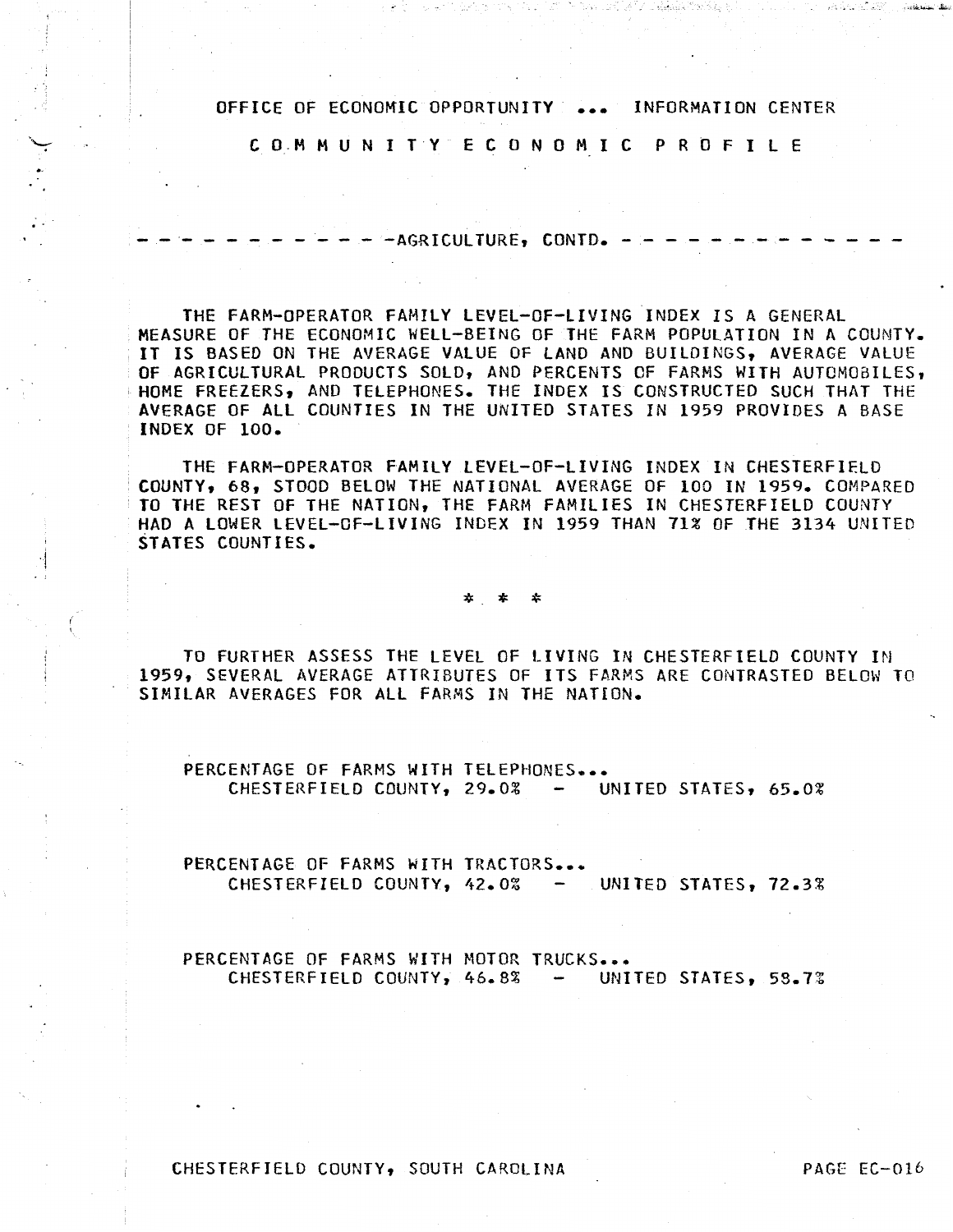· C 0 M M U N I T Y E C 0 N 0 M I C P R 0 F I L E

 $-$  - WHOLESALE TRADE -  $-$ 

THERE WERE 33 WHOLESALE ESTABLISHMENTS IN CHESTERFIELD COUNTY IN 1958, TRANSACTING TOTAL.SALES OF \$12,560,000. THIS REPRESENTED AN INCREASE OF 3.3% IN WHOLESALE TRADE VOLUME IN THE COUNTY AS COMPARED WITH 1954. MERCHANT WHOLESALERS, THOSE WHO BUY AND SELL MERCHANDISE ON THEIR OWN ACCOUNT RATHER THAN NEGOTIATING AS AGENTS, COMPRISED 60.6% OF THE WHOLESALE ESTABLISHMENTS IN CHESTERFIELD COUNTY IN 1958, AND ACCOUNTED FOR 55.3% OF THE WHOLESALE DOLLAR VOLUME.

SALES VOLUME PER WHOLESALE ESTABLISHMENT IN CHESTERFIELD COUNTY IN 1958, \$381,000, WAS LOWER THAN THE NATIONAL AVERAGE OF \$9,954,000 SALES VOLUME PER WHOLESALE ESTABLISHMENT.

THE TOTAL ANNUAL PAYROLL OF All THE WHOLESALE ESTABLISHMENTS IN THE COUNTY IN 1958 AMOUNTED TO \$524,000.

 $- RETAIL$  TRADE-  $-$ 

TOTAL RETAIL SALES FOR 1966 IN CHESTERFIELD COUNTY HAVE BEEN ESTIMATED AT \$31,742,000. USING POPULATION PROJECTED TO 1966, \$950 OF<br>PER CAPITA RETAIL SALES WERE OBSERVED IN THE COUNTY. 1966 PER CAPITA RETAIL SALES IN THIS LOCALITY, THEREFORE, LAGGED BEHIND THE NATIONAL AVERAGE OF \$1,443 PER CAPITA RETAIL SALES.

74% OF ALL COUNTIES IN THE UNITED STATES ARE ESTIMATED TO HAVE HAD 1966 PER CAPITA RETAIL SALES HIGHER THAN CHESTERFIELD COUNTY, SOUTH CAROLINA.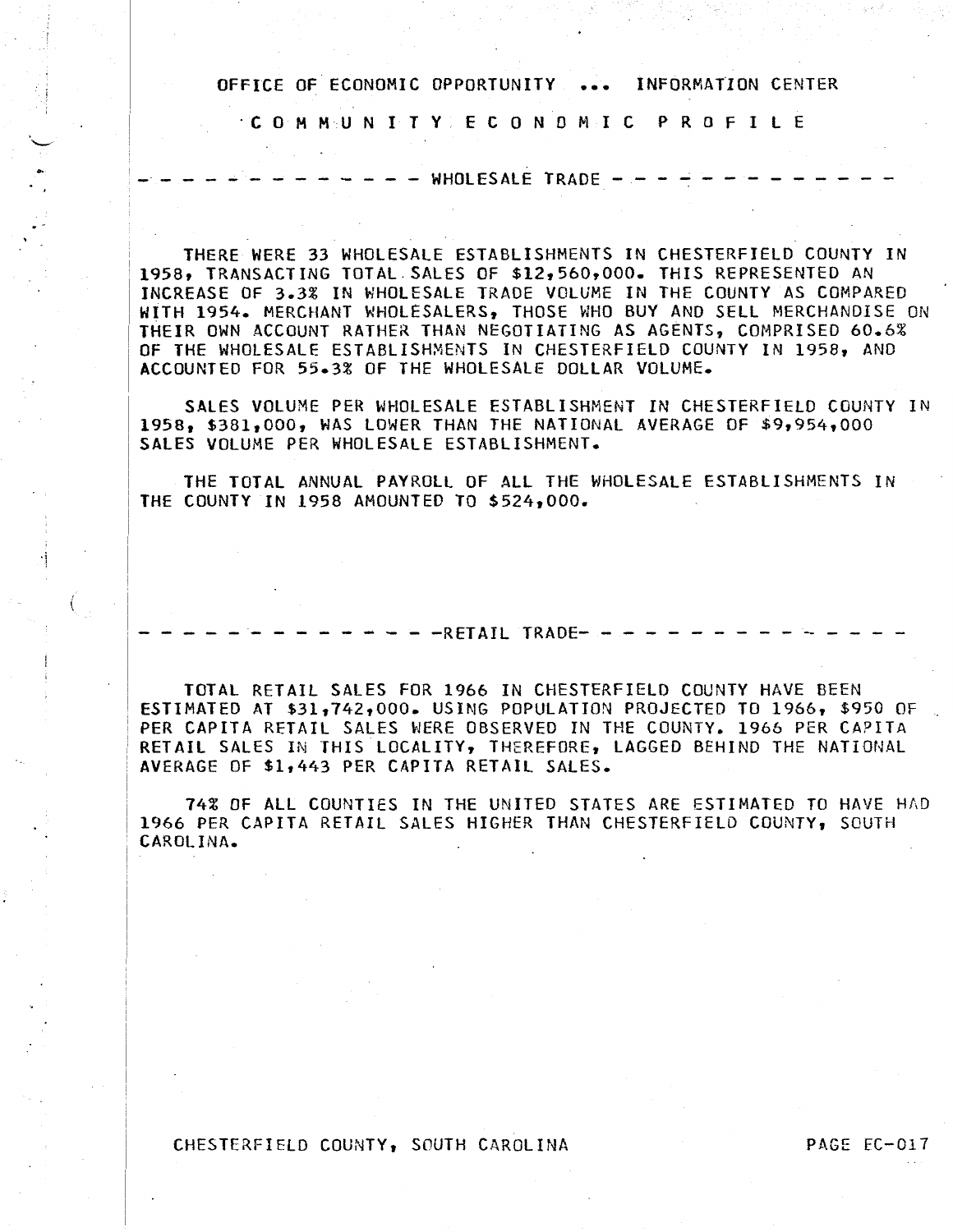|                                                         | OFFICE OF ECONOMIC OPPORTUNITY  INFORMATION CENTER                                                    |
|---------------------------------------------------------|-------------------------------------------------------------------------------------------------------|
|                                                         | COMMUNITY ECONOMIC PROFILE                                                                            |
|                                                         | - - RETAIL TRADE, CONTD. -                                                                            |
|                                                         | THE 1966 ESTIMATED DISTRIBUTION OF RETAIL SALES IN CHESTERFIELD                                       |
|                                                         | COUNTY AMONG NINE MAJOR TYPES OF OUTLETS IS SHOWN BELOW.                                              |
|                                                         | PERCENT TOTAL RETAIL SALES - 1966                                                                     |
|                                                         | $1 \quad 1 \quad 2 \quad 2 \quad 3 \quad 3 \quad 4$<br>5.<br>4<br>TYPE OF OUTLET  5 0 5 0 5 0 5 0 5 0 |
|                                                         | FOOD STORES IIIIIIIIIIIIIIIIIIIIIIIIIIIIIIIIII<br>UNITED STATES XXXXXXXXXXXXXXXXXXXXXXX               |
| EATING AND DRINKING<br>PLACES<br>UNITED STATES XXXXXXXX | $\bf{I}$                                                                                              |
| GENERAL MERCHANDSE IIIIIII                              | UNITED STATES XXXXXXXXXXXXXXX                                                                         |
| APPAREL<br>UNITED STATES XXXXXX                         | IIIIII                                                                                                |
| <b>FURNITURE</b><br>UNITED STATES XXXX                  | 11                                                                                                    |
|                                                         | AUTOMOTIVE IIIIIIIIIIIIIIIIIIIIIIII<br>UNITED STATES XXXXXXXXXXXXXXXXXXX                              |
| GASOLINE IIIIIIIIII<br>UNITED STATES XXXXXXX            |                                                                                                       |
| LUMBER, BUILDING<br>MATERIALS AND<br>HARDWARE           | the control of the control of the<br>$\mathbf{III}$                                                   |
| UNITED STATES                                           | <b>XXXXXX</b>                                                                                         |
| <b>DRUG STORES</b><br>UNITED STATES XXX                 | IIII                                                                                                  |
|                                                         | $1 \t1 \t2 \t2 \t3 \t3 \t4$<br>5.<br>4                                                                |

NOTE... VARIETY AND SPECIALTY OUTLETS, SUCH AS STATIONERY, JEWELRY OR PET STORES CANNOT BE CLASSIFIED IN THE MAJOR CATEGORIES SHOWN ABOVE. THEREFORE, THE ABOVE PERCENTAGES DO NOT SUM TO 100% FOR EITHER THE lOCAl OR NATIONAL DISTRIBUTIONS.

CHESTERFIELD COUNTY, SOUTH CAROLINA PAGE EC-018

 $\mathbb{R}^+$ 

•i 1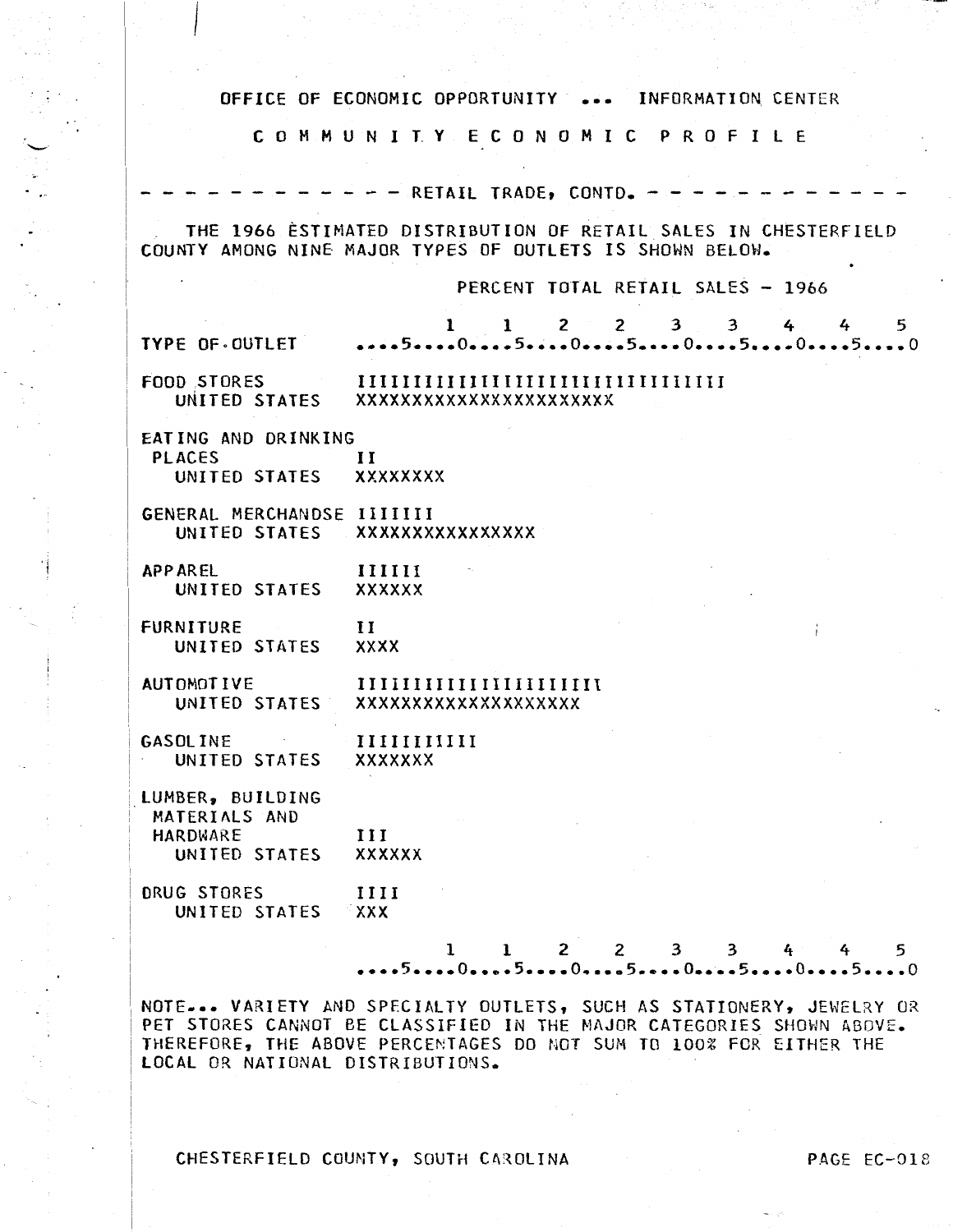C 0 M M U N 1 T Y E C 0 N 0 M I C P R 0 F I L E

-MANUFACTURING- -

THERE WERE 81 MANUFACTURING ESTABLISHMENTS IN CHESTERFIELD COUNTY IN 1958, EMPLOYING 1,820 PERSONS AND DISBURSING A TOTAL PAYROLL OF<br>\$4,040,000. PRODUCTION WORKERS ACCOUNTED FOR 91.0% OF ALL MANUFACTURING EMPLOYEES IN THE COUNTY, AND THEIR WAGES IN 1958 WERE 86.2% OF THE TOTAL MANUFACTURING PAYROLL.

NEW CAPITAL EXPENDITURES IN CHESTERFIELD COUNTY AMOUNTED TO \$325,000 IN 1958.

A MEASURE OF THE DIFFERENCE BETWEEN THE COST OF PRODUCTION AND ; MATERIALS, AND THE VALUE RECEIVED FOR FINISHED GOODS, ADJUSTED BY THE VALUE OF WORK IN PROCESS, IS DESCRIBED BY ECONOMISTS AS THE ADJUSTED DOLLAR VALUE ADDEO BY MANUFACTURE. IN 1958, IN CHESTERFIELD COUNTY, THIS VALUE WAS MEASURED AT \$6,629,000, COMPARED TO THE UNITED STATES COUNTY AVERAGE OF \$45,112,000 VALUE ADDEO BY MANUFACTURE.

63% OF ALL COUNTIES IN THE UNITED STATES HAD A LOWER 1958 DOLLAR VALUE ADDED BY MANUFACTURE THAN CHESTERFIELD COUNTY.

#### CHESTERFIELD COUNTY, SOUTH CAROLINA PAGE EC-019

·i i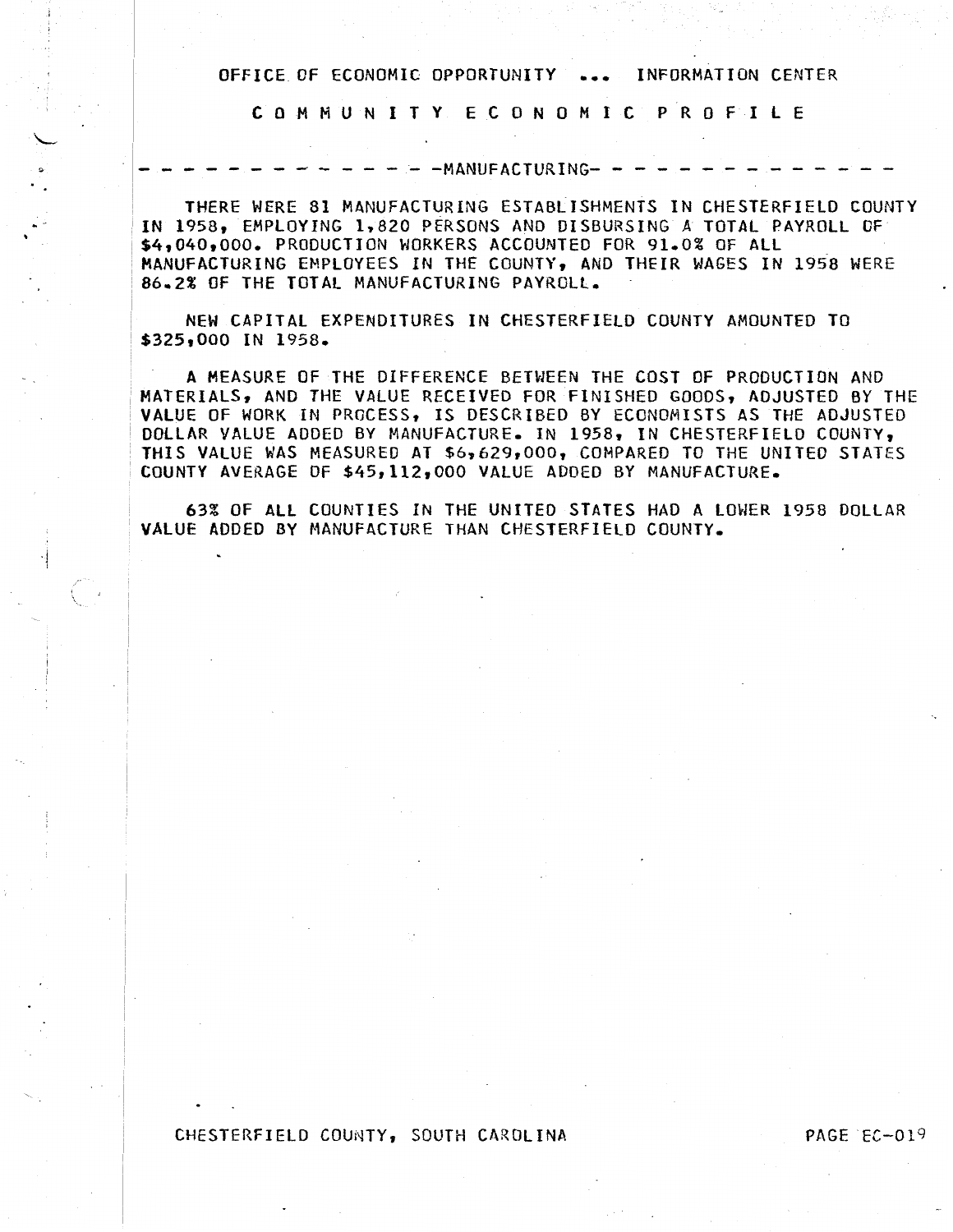C 0 M M U N I T Y E C 0 N 0 M I C P R 0 F I L E

 $-$  PERSONAL FINANCE-  $-$ 

CHESTERFIELD COUNTY HAD AN ESTIMATED 1966 POPULATION OF 33,400 PEOPLE. THE PER CAPITA DISPOSABLE INCOME OF THIS POPULATION IN 1966 HAS BEEN ESTIMATED AT \$1,211, BELOW THE ESTIMATE OF NATIONAL PER CAPITA DISPOSABLE INCOME OF \$2,367 FOR THE SAME YEAR.

87% OF ALL COUNTIES IN THE COUNTRY HAD A HIGHER PER CAPITA DISPOSABLE INCOME THAN CHESTERFIELD COUNTY IN 1966.

...

I 'l

*(* 

A PERCENTAGE DISTRIBUTION OF FAMILY INCOME IN CHESTERFIELD COUNTY<br>FOR 1966 IS SHOWN GRAPHICALLY BELOW, ALONG WITH THE COMPARABLE PERCENTAGES FOR THE UNITED STATES.

PERCENT OF FAMILIES - 1966

| <b>FAMILY</b><br><b>INCOME</b> | $1$ 2 2 3 3 4<br>5             |
|--------------------------------|--------------------------------|
| $$0$ TO 2,499                  |                                |
| UNITED STATES                  | XXXXXXXXXXXXX                  |
| $$2,500$ TO 3,999              | IIIIIIIIIIIIIIIIIIIIII         |
| UNITED STATES                  | xxxxxxxxxxxxxx                 |
| $$4,000$ TO 6,999              | IIIIIIIIIIIIIIIIIIIIIIIII      |
| UNITED STATES                  | XXXXXXXXXXXXXXXXXXXXXXXXXXXXXX |
| \$7,000 TO 9,999               | $\prod \prod \prod \prod$      |
| UNITED STATES                  | xxxxxxxxxxxxxxxx               |
| \$10,000 AND OVER              | IIIII                          |
| UNITED STATES                  | XXXXXXXXXXXXXXXXXXXXXXX        |

IN 1959, CHESTERFIELD COUNTY, SOUTH CAROLINA, HAD A MEDIAN FAMILY INCOME OF \$2,811. IN 1966, THE ESTIMATED MEDIAN FAMILY INCOME ROSE TO \$3,821.

COMPARED TO THE REST OF THE NATION IN 1959, CHESTERFIELD COUNTY HAD A LOWER MEDIAN FAMILY INCOME THAN 83% OF ALL THE UNITED STATES COUNTIES. THE RELATIVE STANDING OF CHESTERFIELD COUNTY IMPROVED IN 1966, WHEN ITS MEDIAN FAMILY INCOME RANKED LOWER THAN 73% OF THE COUNTIES IN THE UNITED STATES.